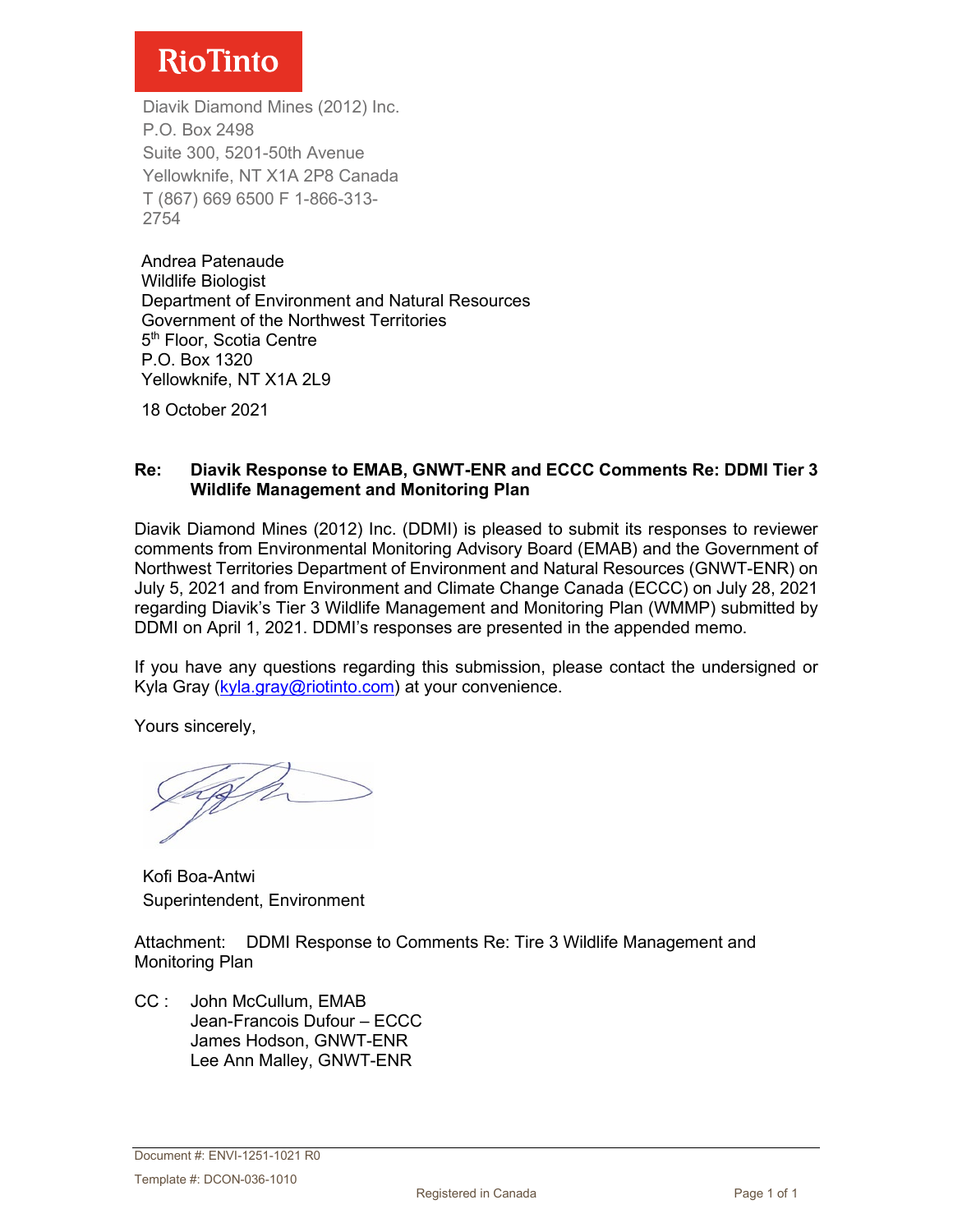

# **DIAVIK DIAMOND MINES (2012) INC.**

# **TECHNICAL MEMORANDUM**

**DATE** 12 October 2021 **GOLDER REFERENCE No.** 21452119-2158-TM-Rev0-5000

**DIAVIK WORK PLAN No. 698 Rev. 0**

**DIAVIK PO No. 3104601458**

**TO** Kofi Boa-Antwi Diavik Diamond Mines (2012) Inc.

**FROM** Dan Coulton and John Virgl **EMAIL Daniel\_Coulton@golder.com; John\_Virgl@golder.com**

### **RESPONSES TO COMMENTS ON DIAVIK WMMP**

On 5 July 2021, the Government of Northwest Territories Department of Environment and Natural Resources (ENR) issued 20 comments on the 2021 Wildlife Mitigation and Monitoring Plan (WMMP). The file provided by ENR also included 27 comments provided by the Environmental Monitoring Advisory Board (EMAB). Golder has prepared responses to the EMAB comments in Table 1 and ENR comments in Table 2.

On 28 July 2021, Environment and Climate Change Canada (ECCC) issued seven comments on the WMMP. Golder has prepared responses to ECCC comments in Table 3.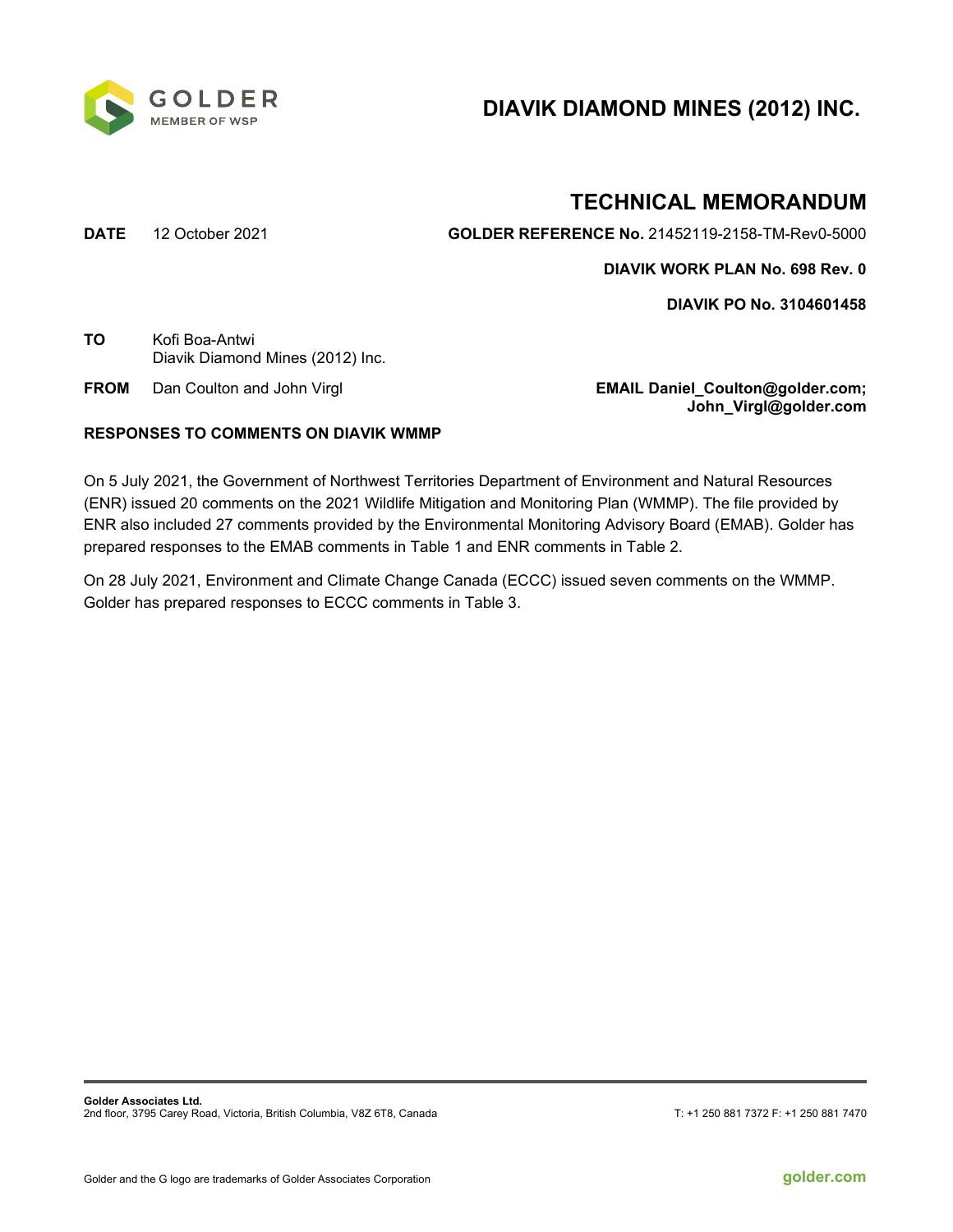DDMI will continue this component of the monitoring program using current methods.

DDMI will continue this component of the monitoring program using current methods.

| <b>2021 WMMP</b><br><b>Comment</b><br><b>Identifier</b> | <b>Topic</b>                                                     | <b>Comment</b>                                                                                                                                                                                                                                                                                                                                                                                                                                                                                                                                                                                                                                                                                                                                                                                                                                                                                                                                                                                                                                                                                                                                                                                                                                                                                                                                                                                                                                          | <b>Recommendation</b>                                                                                                                                                                                                                                                                                                                                                                                                                                                                                                                                                                                                                                                                                                                                                                                                                                                                                                                                                                                                                                                                                                                                                                                                                                                                               | <b>DDMI Response</b>                                                                                                                                                                                                                                                                                                                                                                                                                                                                                                                                                                                                                                                                                                                                                                                                                                                                                                                                                                                                                                                                 |  |
|---------------------------------------------------------|------------------------------------------------------------------|---------------------------------------------------------------------------------------------------------------------------------------------------------------------------------------------------------------------------------------------------------------------------------------------------------------------------------------------------------------------------------------------------------------------------------------------------------------------------------------------------------------------------------------------------------------------------------------------------------------------------------------------------------------------------------------------------------------------------------------------------------------------------------------------------------------------------------------------------------------------------------------------------------------------------------------------------------------------------------------------------------------------------------------------------------------------------------------------------------------------------------------------------------------------------------------------------------------------------------------------------------------------------------------------------------------------------------------------------------------------------------------------------------------------------------------------------------|-----------------------------------------------------------------------------------------------------------------------------------------------------------------------------------------------------------------------------------------------------------------------------------------------------------------------------------------------------------------------------------------------------------------------------------------------------------------------------------------------------------------------------------------------------------------------------------------------------------------------------------------------------------------------------------------------------------------------------------------------------------------------------------------------------------------------------------------------------------------------------------------------------------------------------------------------------------------------------------------------------------------------------------------------------------------------------------------------------------------------------------------------------------------------------------------------------------------------------------------------------------------------------------------------------|--------------------------------------------------------------------------------------------------------------------------------------------------------------------------------------------------------------------------------------------------------------------------------------------------------------------------------------------------------------------------------------------------------------------------------------------------------------------------------------------------------------------------------------------------------------------------------------------------------------------------------------------------------------------------------------------------------------------------------------------------------------------------------------------------------------------------------------------------------------------------------------------------------------------------------------------------------------------------------------------------------------------------------------------------------------------------------------|--|
| EMAB-WWMP-1                                             | Vegetation and<br><b>Wildlife Habitat</b><br>(Landscape Changes) | Prediction: Determine if direct vegetation/habitat loss due to the Mine footprint<br>exceeds the prediction of 12.67 km <sup>2</sup> .<br>Data Collected: Ecological Land Classification (ELC) unit loss (area km2).<br>Collection Method: Landcover image analysis.<br>Status: Conditions remain at or below predicted levels. Last tested in 2019.                                                                                                                                                                                                                                                                                                                                                                                                                                                                                                                                                                                                                                                                                                                                                                                                                                                                                                                                                                                                                                                                                                    | The methods applied for this part of monitoring are adequate. Keep this<br>component of the monitoring program                                                                                                                                                                                                                                                                                                                                                                                                                                                                                                                                                                                                                                                                                                                                                                                                                                                                                                                                                                                                                                                                                                                                                                                      | DDMI will continue this component of the<br>using current methods.                                                                                                                                                                                                                                                                                                                                                                                                                                                                                                                                                                                                                                                                                                                                                                                                                                                                                                                                                                                                                   |  |
| EMAB-WMMP-2                                             | <b>Caribou Habitat Loss</b>                                      | Prediction: At full development, direct summer habitat loss from the project is<br>predicted to equal 2.965 Habitat Units (HU).<br>Data Collected: ELC unit loss (area km2) X habitat suitability value.<br>Collection Method: Landcover image analysis.<br>Status: Conditions remain at or below predicted levels. Last tested in 2019.                                                                                                                                                                                                                                                                                                                                                                                                                                                                                                                                                                                                                                                                                                                                                                                                                                                                                                                                                                                                                                                                                                                | The methods applied for this part of monitoring are adequate. Keep this<br>component of the monitoring program                                                                                                                                                                                                                                                                                                                                                                                                                                                                                                                                                                                                                                                                                                                                                                                                                                                                                                                                                                                                                                                                                                                                                                                      | DDMI will continue this component of the<br>using current methods.                                                                                                                                                                                                                                                                                                                                                                                                                                                                                                                                                                                                                                                                                                                                                                                                                                                                                                                                                                                                                   |  |
| EMAB-WMMP-3                                             | <b>Caribou Movement</b>                                          | Prediction: To determine whether the zone of influence changes in relation to<br>Mine activity (Handley 2010).<br>Data Collected: Caribou presence from aerial surveys and locations of<br>satellite-collared caribou.<br>Collection Method: Aerial surveys of caribou and radio-collar monitoring/data<br>collection.<br>Status: A ZOI of 14km was detected using aerial survey data and a weaker 11<br>km ZOI was detected using the satellite-collar location data (Boulanger et al.<br>2012). Caribou aerial surveys have not been completed since 2012 because a<br>request to omit the ZOI requirement for caribou monitoring in 2013 was<br>approved by ENR. Aerial survey data was re-analyzed by DDMI in 2019 with a<br>conclusion of no ZOI. The GNWT has provided their own comments and<br>recommendations on a draft version of the WMMP (GNWT-ENR, 2020), and a<br>study has been completed analyzing GPS collar data and aerial survey data<br>around the Diavik and Ekati mines from 1998 to 2017 (Boulanger et al. 2021).<br>The GNWT review of the WMMP raised several issues with the ZOI analysis<br>presented by DDMI that suggested there is no ZOI around the mines. Further,<br>the recent peer-reviewed publication by Boulanger et al. (2021) demonstrates<br>that using a combination of GPS collar data and aerial survey data, analyses<br>could detect a ZOI. In fact, the ZOI appears to vary in size from year to year. | ZOI Monitoring should continue as a component of the WMP. We<br>recommend utilizing multiple lines of evidence (i.e., aerial survey, satellite<br>collar data), including exploring new sampling methods (e.g., drones), to<br>confirm the presence/absence and size of the ZOI over shorter time scales<br>than currently proposed (i.e., every three years starting in 2022) so data can<br>be used to not only estimate the size of the ZOI on an annual basis, but also<br>evaluate and guide mitigation action to limit the size of the ZOI around the<br>mines.<br>We recommend that the ZOI Technical Task Group (TTG) reconvene to<br>discuss and determine the approach to future ZOI monitoring, including the<br>need for additional aerial surveys.<br>We recommend DDMI, in collaboration with GNWT, identify and implement<br>monitoring methods and analyses that will facilitate annual ZOI estimation<br>and reporting to monitor the size of the ZOI around the mine and the<br>effectiveness of any implemented mitigation measures.<br>Should the TTG determine the need for additional aerial surveys, we<br>recommend revising sampling methods to address some of the data analysis<br>issues found using the old design (e.g. geometric phenomena (Golder 2020,<br>pg.33)). | The WMMP includes ZOI monitoring base<br>which is consistent with discussions at the<br>Monitoring Meetings in February 2021 (G<br>not agree that this monitoring will inform n<br>of sensory disturbance from Diavik Mine o<br>As well, the incremental effects of Ekati a<br>overlap due to the close proximity, such th<br>effects associated with each mine cannot<br>not complete exploratory research on diffe<br>of ZOI monitoring but will consider differer<br>been demonstrated to work (i.e., satellite<br>However, DDMI will not use different meth<br>because financial resources are limited. T<br>identifies several methods that can be use<br>including collared caribou (GNWT-ZOITT<br>DDMI does not intend to continue arial su<br>reasons. The data to date have been ana<br>and show ZOI presence (Boulanger 2012<br>(Golder 2017, 2020; ERM 2021). Aerial st<br>\$236,000 annually to complete so they ar<br>of monitoring and communities have indic<br>disturb caribou. There are other ways to v<br>predictions such as use of hold-out group<br>al. 2008). |  |
| EMAB-WMMP-4                                             | Caribou Behaviour                                                | Prediction: To determine if caribou behaviour changes with distance from the<br>mines.<br>Data Collected: Focal and group scan behaviour data.<br>Collection Method: Ground-based behavioural observations.<br>Status: Caribou groups with calves spend less time feeding and resting within<br>5 km of the mine than farther away. Last tested in 2011. DDMI continues to<br>conduct group scan behavioural surveys in cooperation with the Ekati mine.<br>The combination of walking with running and trotting in the 2011 behavioural<br>analysis may be diluting the effect of trotting and running (higher energy<br>activities).<br>Although DDMI reported that "The 2021 Slave Geological Provincial Wildlife<br>Workshop also concluded that caribou behaviour monitoring is no longer<br>necessary." (2020 WMP Report, Section 4.7, Golder 2021b), we also attended<br>the 2021 workshop and do not agree that there were conclusions or<br>consensus regarding the continuation or discontinuation of caribou behaviour<br>monitoring.                                                                                                                                                                                                                                                                                                                                                                                                        | We recommend that DDMI continue their efforts to collect caribou behaviour<br>data because the information could be useful in understanding the<br>mechanism behind the ZOI and, subsequently, in developing associated<br>mitigation measures. Ground-based behavioural data will also be needed for<br>comparison against behaviour data collected during closure and post-closure<br>phases to test predictions. The additional collar-based approaches to<br>understanding caribou behaviour may also provide useful information.<br>The methods for data collection currently being applied to this component are<br>appropriate.<br>Regarding caribou activities other than foraging, we recommend DDMI<br>evaluate whether the data can be pooled and analyzed while considering<br>covariates such as year, gender, and distance to the Mine.<br>We recommend DDMI compare caribou running bouts as a function of<br>distance. Please also consider grouping or separating running and trotting<br>activities for the analysis. Statistical analyses should be completed once<br>sufficient data are available and, data permitting, it may be informative to<br>distinguish running from trotting from walking in future behavioural analyses.                                             | Caribou behaviour monitoring does not pr<br>different mechanisms of sensory disturbat<br>and only provides information on distribut<br>activities as a function of distance from th<br>monitoring may also provide insights into<br>demography related to changes in caribor<br>ZOI). DDMI has elected to continue behav<br>because of this linkage.<br>Summary of available behavioural scan d<br>provided in Appendix D of the 2019 Wildli<br>including separate presentation of trotting<br>within and beyond 15 km of the Mine (Go<br>sizes from behavioural scan data are unb<br>monitoring year and distance from Mine, a<br>inappropriate to pool. Statistical analysis v<br>sufficient data are available at the frequer<br>WMMP.                                                                                                                                                                                                                                                                                                                                            |  |



Summary of available behavioural scan data from 1998 to 2019 is provided in Appendix D of the 2019 Wildlife Monitoring Report, including separate presentation of trotting and running averages within and beyond 15 km of the Mine (Golder 2020a). Sample sizes from behavioural scan data are unbalanced across monitoring year and distance from Mine, and therefore inappropriate to pool. Statistical analysis will be completed once sufficient data are available at the frequency identified in the WMMP.

The WMMP includes ZOI monitoring based on collared caribou, which is consistent with discussions at the Diamond Mine Wildlife Monitoring Meetings in February 2021 (GNWT 2021). DDMI does not agree that this monitoring will inform mitigation since sources of sensory disturbance from Diavik Mine operate simultaneously. As well, the incremental effects of Ekati and Diavik mines may overlap due to the close proximity, such that the incremental effects associated with each mine cannot be separated. DDMI will not complete exploratory research on different sampling methods of ZOI monitoring but will consider different methods that have been demonstrated to work (i.e., satellite collar caribou). However, DDMI will not use different methods simultaneously because financial resources are limited. The ZOITTG already identifies several methods that can be used for ZOI monitoring including collared caribou (GNWT-ZOITTG 2015). DDMI does not intend to continue arial surveys for several reasons. The data to date have been analysed numerous times and show ZOI presence (Boulanger 2012, 2021) and absence (Golder 2017, 2020; ERM 2021). Aerial surveys cost DDMI \$236,000 annually to complete so they are a very expensive form

of monitoring and communities have indicated aerial surveys disturb caribou. There are other ways to validate analysis predictions such as use of hold-out groups of data (e.g., Wiens et al. 2008).

Caribou behaviour monitoring does not provide insights into the different mechanisms of sensory disturbance that influence a ZOI and only provides information on distributions of behaviour activities as a function of distance from the mine(s). Behaviour monitoring may also provide insights into changes in caribou demography related to changes in caribou distribution (i.e., a ZOI). DDMI has elected to continue behaviour monitoring because of this linkage.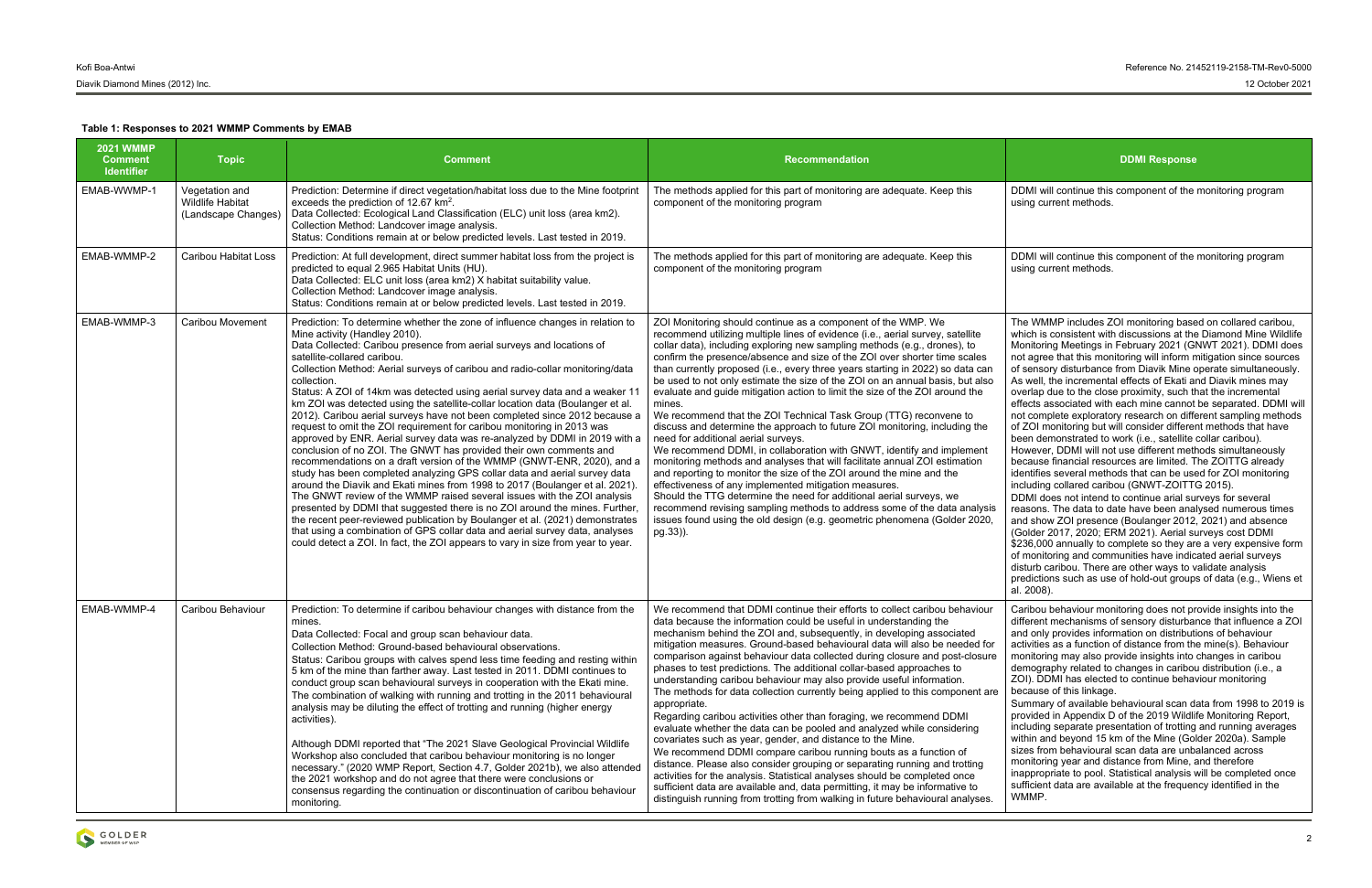| <b>2021 WMMP</b><br><b>Comment</b><br><b>Identifier</b> | <b>Topic</b>         | <b>Comment</b>                                                                                                                                                                                                                                                                                                                                                                                                                                                                                                                                                                                                                                                                                                                                                                                                                                                                                                                                                                                                                                                                                                                                                                                                                                                                                                                                                                                                                                                                                                                                                                                                                                                                                                                                                                                                                                                                                                                                                                                                                                                                                                                                                                                                                                                                                                                                                                                                                                                                                                                                                                                                                                                                                                                                                                                                                                                                                                                                                                                                                                                                                                                                                                                                                                                                                                                                                                                                                                                                                                                                                                               | Recommendation                                                                                                                                                                                                                                                                                                                                                                                                                                                                                                                                                                                                                                                                                                                                                                                                             | <b>DDMI Response</b>                                                                                                                                                                                                                                                                                                                                                                                                                                                                                                                                                                                                                                                                                                                                                                                                                                                                                                                                                                                                                                                                                                                                                                                                                                                                                                                                                                                                                                            |
|---------------------------------------------------------|----------------------|----------------------------------------------------------------------------------------------------------------------------------------------------------------------------------------------------------------------------------------------------------------------------------------------------------------------------------------------------------------------------------------------------------------------------------------------------------------------------------------------------------------------------------------------------------------------------------------------------------------------------------------------------------------------------------------------------------------------------------------------------------------------------------------------------------------------------------------------------------------------------------------------------------------------------------------------------------------------------------------------------------------------------------------------------------------------------------------------------------------------------------------------------------------------------------------------------------------------------------------------------------------------------------------------------------------------------------------------------------------------------------------------------------------------------------------------------------------------------------------------------------------------------------------------------------------------------------------------------------------------------------------------------------------------------------------------------------------------------------------------------------------------------------------------------------------------------------------------------------------------------------------------------------------------------------------------------------------------------------------------------------------------------------------------------------------------------------------------------------------------------------------------------------------------------------------------------------------------------------------------------------------------------------------------------------------------------------------------------------------------------------------------------------------------------------------------------------------------------------------------------------------------------------------------------------------------------------------------------------------------------------------------------------------------------------------------------------------------------------------------------------------------------------------------------------------------------------------------------------------------------------------------------------------------------------------------------------------------------------------------------------------------------------------------------------------------------------------------------------------------------------------------------------------------------------------------------------------------------------------------------------------------------------------------------------------------------------------------------------------------------------------------------------------------------------------------------------------------------------------------------------------------------------------------------------------------------------------------|----------------------------------------------------------------------------------------------------------------------------------------------------------------------------------------------------------------------------------------------------------------------------------------------------------------------------------------------------------------------------------------------------------------------------------------------------------------------------------------------------------------------------------------------------------------------------------------------------------------------------------------------------------------------------------------------------------------------------------------------------------------------------------------------------------------------------|-----------------------------------------------------------------------------------------------------------------------------------------------------------------------------------------------------------------------------------------------------------------------------------------------------------------------------------------------------------------------------------------------------------------------------------------------------------------------------------------------------------------------------------------------------------------------------------------------------------------------------------------------------------------------------------------------------------------------------------------------------------------------------------------------------------------------------------------------------------------------------------------------------------------------------------------------------------------------------------------------------------------------------------------------------------------------------------------------------------------------------------------------------------------------------------------------------------------------------------------------------------------------------------------------------------------------------------------------------------------------------------------------------------------------------------------------------------------|
| EMAB-WMMP-5                                             | Caribou Distribution | Prediction: During the northern (spring) migration, caribou would be deflected<br>west of East Island and during the southern migration (fall), caribou would<br>move around the east side of Lac de Gras.<br>Data Collected: Locations of satellite-collared caribou.<br>Collection Method: Radio-collar monitoring of cows and bulls (proportion<br>travelling east vs. west of the mine).<br>Status: The northern migration is following predictions; however, the southern<br>migration deviates from predictions in the last several years of monitoring.<br>DDMI evaluated the original predictions relating to caribou migration and<br>determined the prediction for the southern migration was "not well developed<br>and likely incorrect". DDMI has requested to remove this monitoring<br>component from the WMP. We agree that monitoring west vs. east deflections<br>is not very informative regarding impacts of the Project on caribou migration.<br>DDMI has used GPS collar analyses to support their conclusion that observed<br>changes in caribou migration can be largely attributed to natural range<br>contraction (Virgl et al. 2017 use GPS data from 1996-2013; 2019 WMR<br>(Golder 2020b Appendix C) graphed data from 1996-2018). The data show a<br>contraction in autumn range size over time, high autumn range fidelity over<br>time, and a northern shift in the autumn range location over time. While DDMI<br>has committed to report on the composition, seasonal movement, and<br>numbers of caribou in the area (Section 5.4.2; Incidental Observations), it is<br>not clear what level of detail this reporting will include.<br>It should be noted that the contraction and the northern shift of the autumn<br>range could reflect chronic effects (avoidance) of the mine and that the<br>influence of herd size on caribou range attributes should be quantitatively<br>evaluated. Re-evaluation of these range attributes would also align with<br>DDMI's statement that "In some cases, even when Mine-related effects are<br>determined to be negligible, monitoring may be continued because it can<br>increase the confidence of impact predictions in future environmental<br>assessments and contributes to the assessment and management of<br>cumulative effects by government." (p. 21; emphasis added).<br>With respect to caribou energetics, DDMI does not propose to evaluate the<br>energetic consequence of changes in the southern migration. Impacts to the<br>southern migration were predicted by DDMI (loss of East Island route), but the<br>energetic cost was likely overestimated because of the low amount of use of<br>the east island route (baseline case). Caribou are roughly equally likely to use<br>a west or east route in the absence of the east island route. Aside from<br>existing mitigation measures in place relating to noise, dust, and light, impacts<br>on caribou migration are likely only going to be reduced further through mine<br>site reclamation. The value of completing an assessment of change in<br>energetics at this point in time, if possible, would be to inform future project<br>applications. An energetics model has already been completed for the Jay<br>Project application, in which Dominion Diamond Ekati Corporation (Dominion)<br>concluded that the Jay Project would cumulatively decrease caribou fecundity<br>by 0.3% (MVRB 2016). Based on this information, we could assume that<br>impacts from the Diavik Project would not exceed this cost in fecundity. | We agree with removing the caribou deflection component of the monitoring<br>program.<br>We recommend that DDMI re-evaluate caribou range attribute (e.g., autumn<br>and winter range use and location) relationships through analysis of GPS<br>collar data at the time of the next comprehensive analysis (2022). The<br>analysis would verify that autumn range fidelity remains high and that the<br>travel routes for the northern migration remain correlated with the location of<br>the winter range (i.e., that the mine is having no measurable effect on the<br>caribou migration).<br>If changes in caribou range attributes are detected in future GPS collar data<br>analysis that incorporates more recent data, this assumption regarding the<br>extent of the energetic cost may need to be reconsidered. | DDMI previously committed to provide rar<br>Bathurst caribou in lieu of continued moni<br>west deflections (Golder 2019). As descri-<br>resulting changes in range attributes from<br>reflect cumulative effects from multiple ov<br>and would not be solely attributable as an<br>the Diavik Mine. As such, any such analys<br>would reflect a contribution (at DDMI's dis<br>cumulative effects assessment and mana<br>mines are responsible for regional monito<br>assessment and management is a respor<br>EMAB's recommendation assumes that fu<br>northern shift of the autumn range would<br>Mine, which DDMI disagrees can be dem<br>from Golder (2017) shows the decline of I<br>1986 to 2015, which corresponds with the<br>northern shift in the autumn range. Figure<br>document as Figure 3. The results in Tabl<br>et al. (2021) show variable annual detecti<br>attraction, avoidance and no ZOI. These r<br>with patterns of contraction and northern :<br>of Bathurst caribou.<br>Of note is the Jay Project analysis include<br>conservatisms to overestimate energetic<br>costs to fecundity as a precautionary appr<br>variation around each of the model param<br>propagated through the results so that co<br>based on point-estimates. Had variation o<br>parameters been propagated through the<br>intervals provided, the 0.3% result reporte<br>zero (i.e., no measurable effect). Similar t<br>environmental assessments may require |

DDMI previously committed to provide range attributes for Bathurst caribou in lieu of continued monitoring of caribou eastwest deflections (Golder 2019). As described in Golder (2019) resulting changes in range attributes from mining activities would reflect cumulative effects from multiple overlapping developments and would not be solely attributable as an incremental effect from the Diavik Mine. As such, any such analysis provided by DDMI would reflect a contribution (at DDMI's discretion) toward cumulative effects assessment and management. While the mines are responsible for regional monitoring, cumulative effects assessment and management is a responsibility of the GNWT. EMAB's recommendation assumes that further contraction and northern shift of the autumn range would be attributable to Diavik Mine, which DDMI disagrees can be demonstrated. Figure 4.2-4 from Golder (2017) shows the decline of Bathurst caribou from 1986 to 2015, which corresponds with the contraction of, and northern shift in the autumn range. Figure 4.2-4 is provided in this document as Figure 3. The results in Tables 3 and 4 of Boulanger et al. (2021) show variable annual detection of ZOIs depicting attraction, avoidance and no ZOI. These results are not consistent with patterns of contraction and northern shift in the autumn range of Bathurst caribou.

Of note is the Jay Project analysis included a number of conservatisms to overestimate energetic effects and subsequent costs to fecundity as a precautionary approach. For example, variation around each of the model parameter estimates was not propagated through the results so that conclusions were only based on point-estimates. Had variation of multiple model parameters been propagated through the model and confidence intervals provided, the 0.3% result reported would likely overlap zero (i.e., no measurable effect). Similar to the Jay Project, future environmental assessments may require energetic analysis.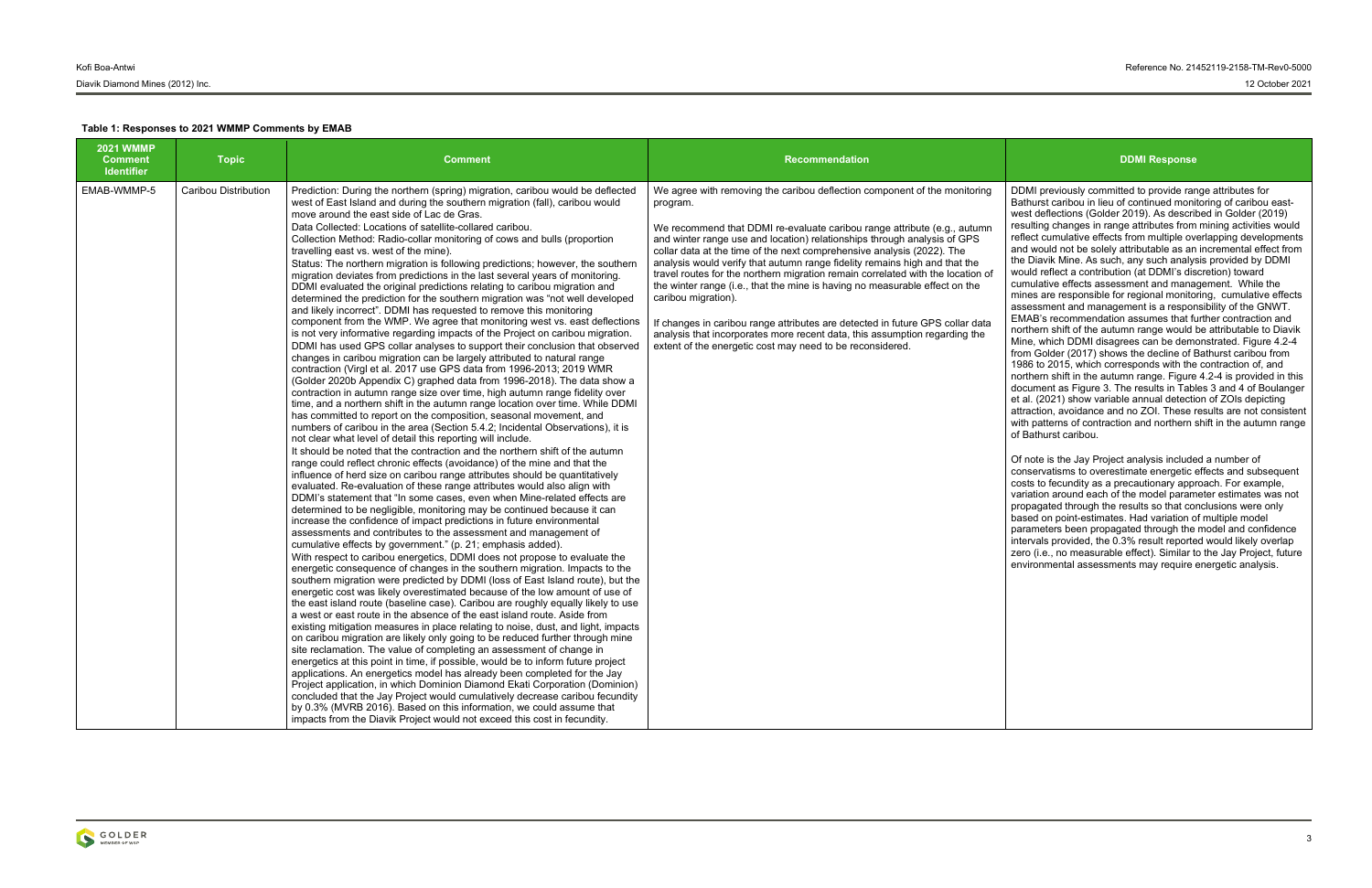In the EER, the wildlife effects criteria for "low" magnitude was defined as a less than 1% change from baseline conditions (DDMI 1998, Appendix VI). Baseline would include all existing sources of caribou mortalities.

DDMI will revise the WMMP to reference the definition from the EER (DDMI 1998).

| <b>2021 WMMP</b><br><b>Comment</b><br><b>Identifier</b> | <b>Topic</b>                        | <b>Comment</b>                                                                                                                                                                                                                                                                                                                                                                                                                                                                                                                                                                                                                  | <b>Recommendation</b>                                                                                                                                                                        | <b>DDMI Response</b>                                                                                                                                                                                                         |
|---------------------------------------------------------|-------------------------------------|---------------------------------------------------------------------------------------------------------------------------------------------------------------------------------------------------------------------------------------------------------------------------------------------------------------------------------------------------------------------------------------------------------------------------------------------------------------------------------------------------------------------------------------------------------------------------------------------------------------------------------|----------------------------------------------------------------------------------------------------------------------------------------------------------------------------------------------|------------------------------------------------------------------------------------------------------------------------------------------------------------------------------------------------------------------------------|
| EMAB-WMMP-6                                             | Caribou Incidents and<br>Mortality  | Prediction: Mine-related mortality is expected to be low.<br>Data Collected: Number of incidents and mortalities reports.<br>Collection Method: Incident and mortality reports.<br>Status: No Mine-related mortalities were reported in 2019, and one natural<br>mortality was reported on East Island. Conditions remain at or below predicted<br>levels. Last tested 2019.                                                                                                                                                                                                                                                    | Please provide the definition of "low" with respect to caribou mortality.<br>The methods applied for this part of monitoring are adequate. Keep this<br>component of the monitoring program. | In the EER, the wildlife effects criteria for<br>defined as a less than 1% change from ba<br>1998, Appendix VI). Baseline would includ<br>caribou mortalities.<br>DDMI will revise the WMMP to reference<br>EER (DDMI 1998). |
| EMAB-WMMP-7                                             | Caribou Advisory                    | Objective: The objective of the Caribou Advisory Monitoring program is to<br>make certain that workers are aware of the approximate numbers of caribou<br>on and near East Island, which is related to the potential for interactions<br>between caribou and mining activities.<br>Data Collected: Number of animals on the island and specific location.<br>Collection Method: Incidental observations from pilots and workers, the use of<br>satellite collar locations provided by ENR, and ground surveys.<br>Status: No deterrent actions or elevation from "No Advisory" was required in<br>2019. Last completed in 2019. | The methods applied for this part of monitoring are adequate. Keep this<br>component of the monitoring program.                                                                              | DDMI will continue this component of the<br>using current methods.                                                                                                                                                           |
| EMAB-WMMP-8                                             | Caribou Herding                     | Objective: When caribou are present on East Island their movements are<br>monitored so that Mine personnel are aware of their presence and location<br>and so that caribou can be herded away from potentially hazardous areas.<br>Data Collected: Location of caribou on East Island.<br>Collection Method: slow advancement of personnel behind caribou to<br>encourage movement in a safe direction.<br>Status: There were no reported incidents involving caribou in 2019 and there<br>was no need for herding of caribou away from hazardous areas. Last<br>completed in 2019.                                             | The methods applied for this part of monitoring are adequate. Keep this<br>component of the monitoring program.                                                                              | DDMI will continue this component of the<br>using current methods.                                                                                                                                                           |
| EMAB-WMMP-9                                             | <b>Grizzly Bear Habitat</b><br>Loss | Prediction: At full development, direct terrestrial habitat loss for grizzly bear<br>from the project is predicted to be 8.67 km2.<br>Data Collected: ELC unit loss (area km2) for all terrestrial habitats.<br>Collection Method: Landcover image analysis.<br>Status: Conditions remain at or below predicted levels. Last tested 2019.                                                                                                                                                                                                                                                                                       | The methods applied for this part of monitoring are adequate. Keep this<br>component of the monitoring program.                                                                              | DDMI will continue this component of the<br>using current methods.                                                                                                                                                           |



DDMI will continue this component of the monitoring program using current methods.

DDMI will continue this component of the monitoring program using current methods.

DDMI will continue this component of the monitoring program using current methods.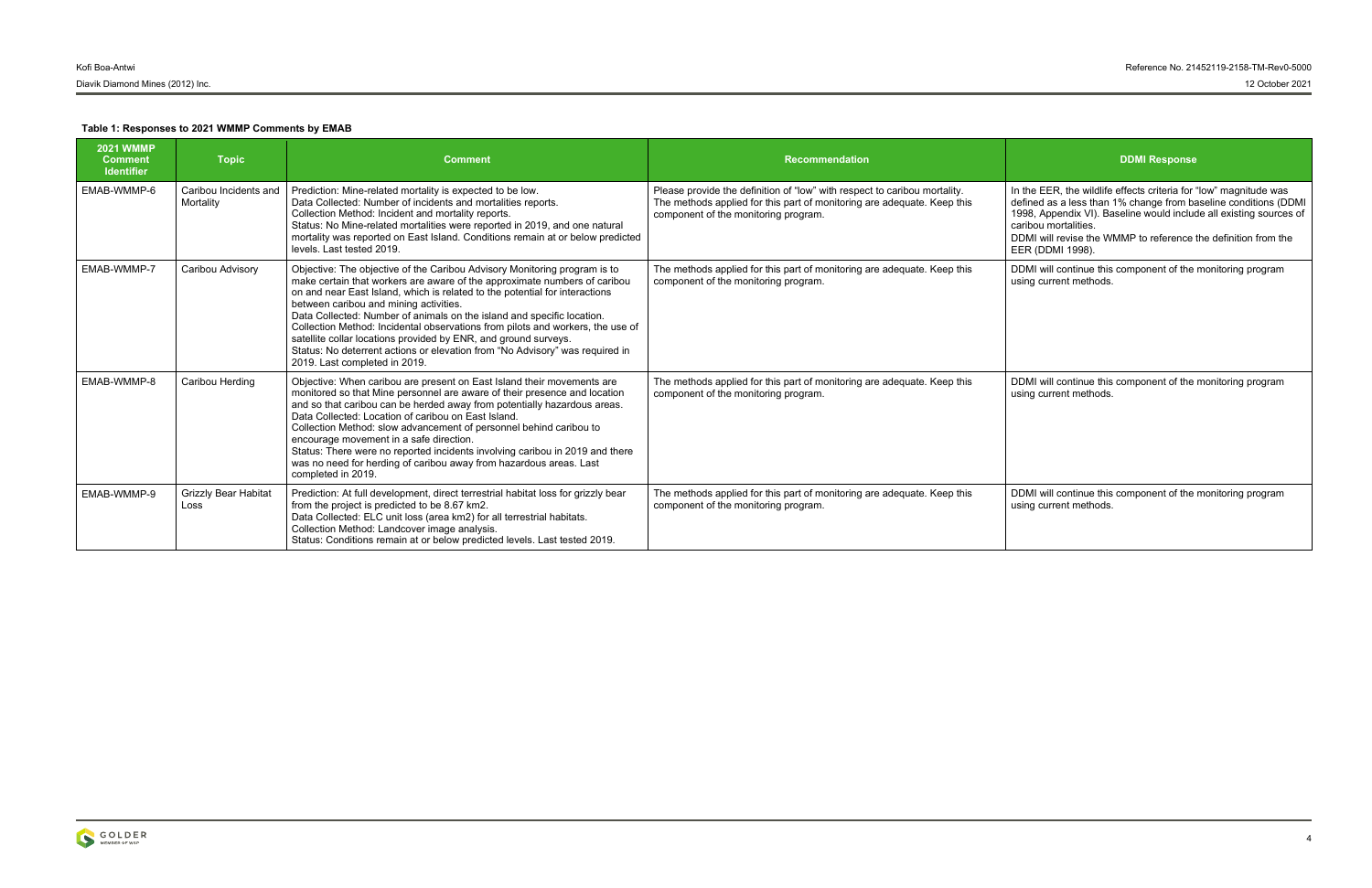At the 2021 Diamond Mine Wildlife Monitoring Meetings program partners decided to discontinue the grizzly bear hair snagging program. Resuming this program requires agreement by all of the program partners as it cannot be implemented by one mine. DDMI would like to note that the Ekati and Snap Lake mines are currently in care and maintenance so mining activity in the region has decreased. DDMI would also like to note that Diavik's cost share to run this program was \$171,500 in 2012 and 2013 and \$217,300 in 2017. Grizzly bear mortalities and incidents will continue to be monitored at Diavik Mine and to date mine-related mortalities have been less than predicted in the EER (Golder 2021).

DDMI will continue this component of the monitoring program using current methods.

| <b>2021 WMMP</b><br><b>Comment</b><br><b>Identifier</b> | <b>Topic</b>                                        | <b>Comment</b>                                                                                                                                                                                                                                                                                                                                                                                                                                                                                                                                                                                                                                                                                                                                                                                                                                                                                                                                                                                                                                                                                                                                                                                                                                                                                                                                                                                                                                                                                                                                                                                                                                                                                                                                                                                                                                                                                                                                                                                                                                                                                                            | Recommendation                                                                                                                                                                                                                                                                                                                                                                                                                                                                                                                                                                                                                                                                                                                               | <b>DDMI Response</b>                                                                                                                                                                                                                                                                                                                                                                                                                                                                                                     |
|---------------------------------------------------------|-----------------------------------------------------|---------------------------------------------------------------------------------------------------------------------------------------------------------------------------------------------------------------------------------------------------------------------------------------------------------------------------------------------------------------------------------------------------------------------------------------------------------------------------------------------------------------------------------------------------------------------------------------------------------------------------------------------------------------------------------------------------------------------------------------------------------------------------------------------------------------------------------------------------------------------------------------------------------------------------------------------------------------------------------------------------------------------------------------------------------------------------------------------------------------------------------------------------------------------------------------------------------------------------------------------------------------------------------------------------------------------------------------------------------------------------------------------------------------------------------------------------------------------------------------------------------------------------------------------------------------------------------------------------------------------------------------------------------------------------------------------------------------------------------------------------------------------------------------------------------------------------------------------------------------------------------------------------------------------------------------------------------------------------------------------------------------------------------------------------------------------------------------------------------------------------|----------------------------------------------------------------------------------------------------------------------------------------------------------------------------------------------------------------------------------------------------------------------------------------------------------------------------------------------------------------------------------------------------------------------------------------------------------------------------------------------------------------------------------------------------------------------------------------------------------------------------------------------------------------------------------------------------------------------------------------------|--------------------------------------------------------------------------------------------------------------------------------------------------------------------------------------------------------------------------------------------------------------------------------------------------------------------------------------------------------------------------------------------------------------------------------------------------------------------------------------------------------------------------|
| EMAB-WMMP-10                                            | <b>Grizzly Bear</b><br>Presence and<br>Distribution | Current Prediction: Provide estimates of grizzly bear abundance and<br>distribution in the study area over time (GNWT 2013).<br>Data Collected: Sex and number of individuals in the study area (DNA<br>samples).<br>Collection Method: Grizzly bear hair snagging.<br>Status: There is a stable or increasing abundance of grizzly bears. Last<br>completed in 2017. Results of the 2012 and 2013 hair snagging program can<br>be found in ERM Rescan (2014) and results of 2012, 2013, and 2017 can be<br>found in ERM (2018) (Appendix J of 2018 WMR).<br>We continue to support DDMI's involvement in the GNWT hair snagging<br>program but recognize that annual surveys may not be necessary given the<br>stable regional grizzly bear populations and no apparent negative<br>demographic effects associated with the presence of the Mines.<br>At the February 2021 GNWT WMP Workshop, the issue of hair snag surveys<br>was discussed. The GNWT indicated that results from the hair snagging<br>program indicate that regional grizzly bear populations are stable to growing.<br>While grizzly bear populations are stable at this time, they may not remain so<br>in the future. DDMI has removed the hair snagging program from the WMMP<br>(Golder 2021a), stating the program partners agreed to discontinue the grizzly<br>bear hair snagging program during the 2021 SGP Wildlife Workshop. We<br>concur that the program partners determined there was no longer a need for<br>annual hair snagging surveys, but do not agree that a consensus was reached<br>among program partners on the need for future surveys or what frequency of<br>surveys might be sufficient.<br>While annual hair snag surveys may not be required at this point to confirm<br>population stability, given the number of reported bear observations at the<br>mine and level of development in the region, ensuring grizzly bear populations<br>in the area remain stable should be a goal of monitoring programs even if it is<br>confirmed on a less frequent basis (e.g., once every five years instead of<br>annually). | EMAB is reviewing the recently circulated notes from the 2021 workshop and<br>will provide comments to GNWT with respect to grizzly bear hair snagging.<br>We recommend development of a preferred frequency of grizzly bear hair<br>snagging surveys moving forward.<br>We recommend developing triggers for reinstituting future annual hair<br>snagging at an increased frequency (e.g., annually), for example, if the<br>number of mortalities associated with the mine increases substantially, or if<br>mortalities are recorded for 3 years in a row.<br>We recommend keeping the grizzly bear hair snagging as a component of the<br>WMMP and defining its frequency based on triggers defined as requested<br>and input from GNWT. | At the 2021 Diamond Mine Wildlife Monito<br>partners decided to discontinue the grizzly<br>program. Resuming this program requires<br>program partners as it cannot be impleme<br>DDMI would like to note that the Ekati and<br>currently in care and maintenance so min<br>has decreased. DDMI would also like to n<br>share to run this program was \$171,500 in<br>\$217,300 in 2017. Grizzly bear mortalities<br>continue to be monitored at Diavik Mine a<br>mortalities have been less than predicted<br>$2021$ ). |
| EMAB-WMMP-11                                            | <b>Grizzly Bear Incidents</b><br>and Mortality      | Prediction: Mortalities associated with mining activities are predicted to be<br>0.12 to 0.24 bears per year.<br>Data Collected: Number of incidents and mortalities reports.<br>Collection Method: Incident and mortality reports.<br>Status: There were zero bear mortalities in 2019, but there were 45 days that<br>deterrent actions were used, which is an increase from 36 in 2018. Conditions<br>remain at or below predicted levels. Last tested 2019.                                                                                                                                                                                                                                                                                                                                                                                                                                                                                                                                                                                                                                                                                                                                                                                                                                                                                                                                                                                                                                                                                                                                                                                                                                                                                                                                                                                                                                                                                                                                                                                                                                                           | The methods applied for this part of monitoring are adequate. Keep this<br>component of the monitoring program.                                                                                                                                                                                                                                                                                                                                                                                                                                                                                                                                                                                                                              | DDMI will continue this component of the<br>using current methods.                                                                                                                                                                                                                                                                                                                                                                                                                                                       |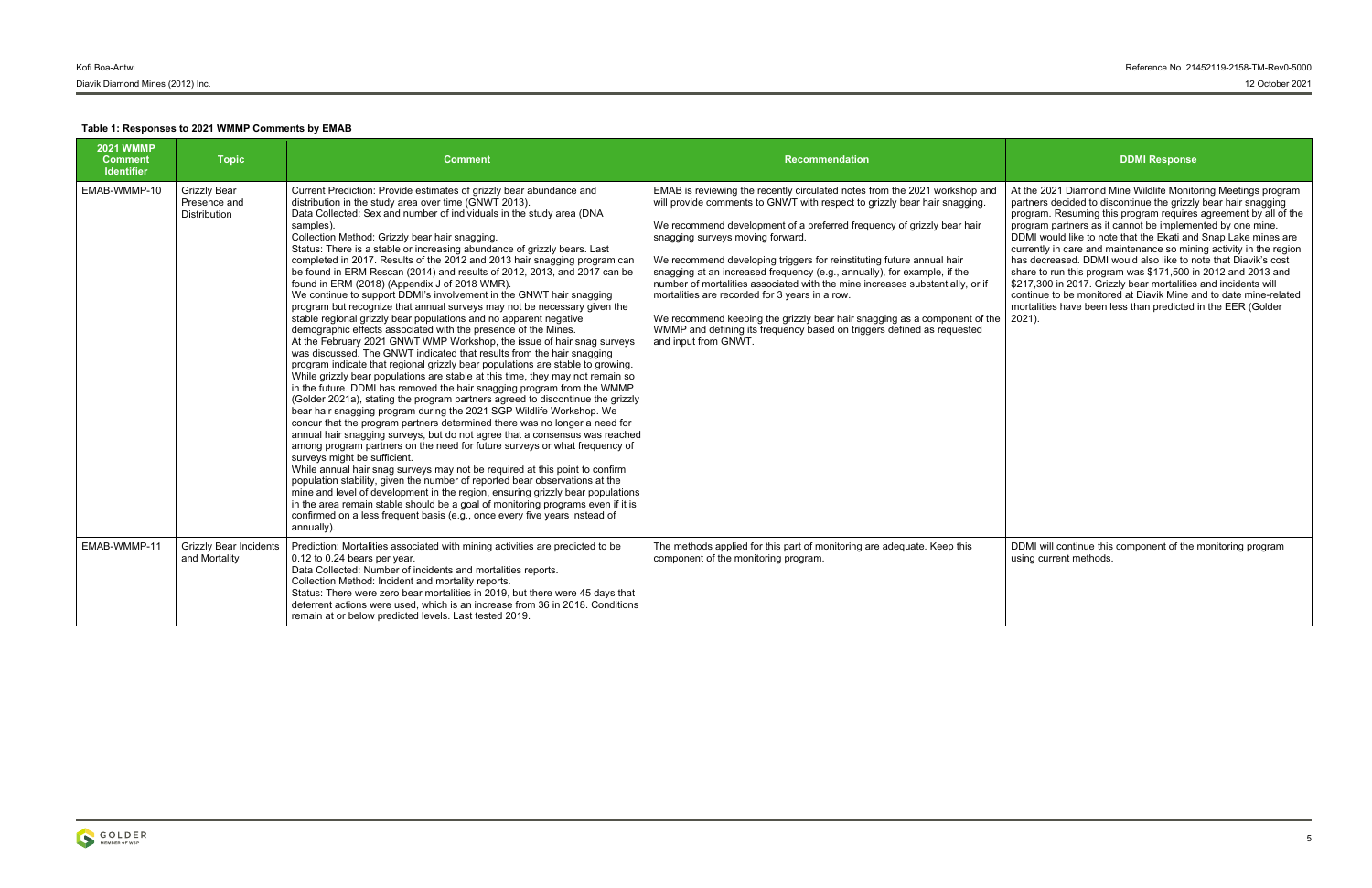| <b>2021 WMMP</b><br><b>Comment</b><br><b>Identifier</b> | <b>Topic</b>                                  | <b>Comment</b>                                                                                                                                                                                                                                                                                                                                                                                                                                                                                                                                                                                                                                                                                                                                                                                                                                                                                                                                                                                                                                                                                                                                                                                                                                                                                                                                                                                                                                                                                                                                                                                                                                                                                                                                                                                                                                                                                                                                                                                                                                                                                                                                                                                                                                                                                                                                         | <b>Recommendation</b>                                                                                                                                                                                                                                                                                                                                                                                                                                                                                                                                                                                                                                                                                                                                                                                                                                                                                                                                                                                                                                                                                                                                                                                                                                                                                                                                                                                                                                                              | <b>DDMI Response</b>                                                                                                                                                                                                                                                                                                                                                                                                                              |
|---------------------------------------------------------|-----------------------------------------------|--------------------------------------------------------------------------------------------------------------------------------------------------------------------------------------------------------------------------------------------------------------------------------------------------------------------------------------------------------------------------------------------------------------------------------------------------------------------------------------------------------------------------------------------------------------------------------------------------------------------------------------------------------------------------------------------------------------------------------------------------------------------------------------------------------------------------------------------------------------------------------------------------------------------------------------------------------------------------------------------------------------------------------------------------------------------------------------------------------------------------------------------------------------------------------------------------------------------------------------------------------------------------------------------------------------------------------------------------------------------------------------------------------------------------------------------------------------------------------------------------------------------------------------------------------------------------------------------------------------------------------------------------------------------------------------------------------------------------------------------------------------------------------------------------------------------------------------------------------------------------------------------------------------------------------------------------------------------------------------------------------------------------------------------------------------------------------------------------------------------------------------------------------------------------------------------------------------------------------------------------------------------------------------------------------------------------------------------------------|------------------------------------------------------------------------------------------------------------------------------------------------------------------------------------------------------------------------------------------------------------------------------------------------------------------------------------------------------------------------------------------------------------------------------------------------------------------------------------------------------------------------------------------------------------------------------------------------------------------------------------------------------------------------------------------------------------------------------------------------------------------------------------------------------------------------------------------------------------------------------------------------------------------------------------------------------------------------------------------------------------------------------------------------------------------------------------------------------------------------------------------------------------------------------------------------------------------------------------------------------------------------------------------------------------------------------------------------------------------------------------------------------------------------------------------------------------------------------------|---------------------------------------------------------------------------------------------------------------------------------------------------------------------------------------------------------------------------------------------------------------------------------------------------------------------------------------------------------------------------------------------------------------------------------------------------|
| EMAB-WMMP-12                                            | <b>Wolverine Presence</b><br>and Distribution | Prediction: Provide estimates of wolverine abundance and distribution the<br>study area over time (GNWT 2013).<br>Data Collected:<br>• Wolverine site occupancy.<br>• Sex and number of individuals in the study area (DNA samples).<br><b>Collection Method:</b><br>• Snow track surveys.<br>• Wolverine hair snagging.<br>Status:<br>. Wind had the biggest effect on wolverine snow track detectability. There is a<br>weak positive effect of habitat on wolverine track occurrence. Distance has a<br>weak positive effect on the probability on wolverine occupancy, which<br>suggests that transects closer to the Mines are less likely to be occupied.<br>Larger sample sizes are required to allow for the simultaneous analysis of<br>distance and habitat effects on wolverine occupancy. Last tested in 2019.<br>• Stable wolverine population growth rate through time across study areas,<br>except for Daring Lake, which showed a slight decline. Apparent survival was<br>similar across study areas (Efford and Boulanger 2018). Last completed in<br>2014.<br>Given the findings of the MSOM which shows distance to the Mines effects<br>wolverine occupancy, ongoing monitoring of population size and stability<br>would be prudent to ensure negative impacts of the Mines on wolverines do<br>not contribute to population extinction.<br>We note that GNWT provided comment on the WMMP (GNWT-ENR, 2020).<br>Their review questioned DDMI's approach to estimating a ZOI which relied<br>upon the significance of a statistical interaction.<br>At the February 2021 GNWT WMP Workshop, the issue of hair snag surveys<br>was discussed. The GNWT indicated that results from the hair snagging<br>program indicate that regional wolverine populations are stable. Analysis of<br>the data collected between 2004 and 2015 showed that surveys could be<br>repeated every four to six years to detect an annual population decline of 5%<br>(Efford and Boulanger, 2018). DDMI has removed the wolverine hair snagging<br>program from the WMMP (Golder 2021a). We agree that the program partners<br>determined that there was no longer a need for annual hair snag monitoring<br>(2021 GNWT WMP Workshop) but do not agree that a consensus was<br>reached among program partners on discontinuing surveys all together. | The methods applied for the snow track component of the monitoring<br>program are adequate except for the issue with use of a statistical interaction<br>term to examine the occurrence and size of a ZOI. We recommend the<br>continuation of the snow tracking program to monitor impacts of the mine on<br>wolverine detectability, occupancy, colonization and extinction with a revised<br>approach to use of the statistical interaction.<br>EMAB is reviewing the recently circulated notes from the 2021 workshop and<br>will provide comments to GNWT with respect to wolverine hair snagging.<br>We recommend following the guidance of Efford and Boulanger (2018) who<br>recommended repeating the hair snag surveys every four to six years to<br>confirm regional wolverine populations remain stable. We continue to support<br>DDMI's involvement in the GNWT hair snagging program at a reduced<br>frequency determined in collaboration with program partners.<br>We recommend developing triggers for reinstituting future hair snagging at an<br>increased frequency (e.g., annually), for example, if the number of mortalities<br>associated with the mine increases substantially, or if mortalities are recorded<br>for 3 years in a row. Therefore, we recommend keeping the wolverine hair<br>snagging as a component of the WMMP and defining its frequency based on<br>the reports noted above, triggers defined as requested, and input from<br>GNWT. | There is no evidence that current mine-re<br>wolverine from Diavik or other operating r<br>wolverine populations toward extinction of<br>growth. In contrast, the NWT Species at F<br>assessed wolverine in the NWT as "not at<br>$2014$ ).<br>Wolverine snow track monitoring is includ<br>At the 2021 Diamond Mine Wildlife Monito<br>partners decided to discontinue the wolve<br>program. Resuming this program requires<br>program partners. |

There is no evidence that current mine-related effects to wolverine from Diavik or other operating mines are trending wolverine populations toward extinction or negative population growth. In contrast, the NWT Species at Risk Committee assessed wolverine in the NWT as "not at risk" in 2014 (SARC 2014).

Wolverine snow track monitoring is included in the WMMP.

At the 2021 Diamond Mine Wildlife Monitoring Meetings program partners decided to discontinue the wolverine hair snagging program. Resuming this program requires agreement by all of the program partners.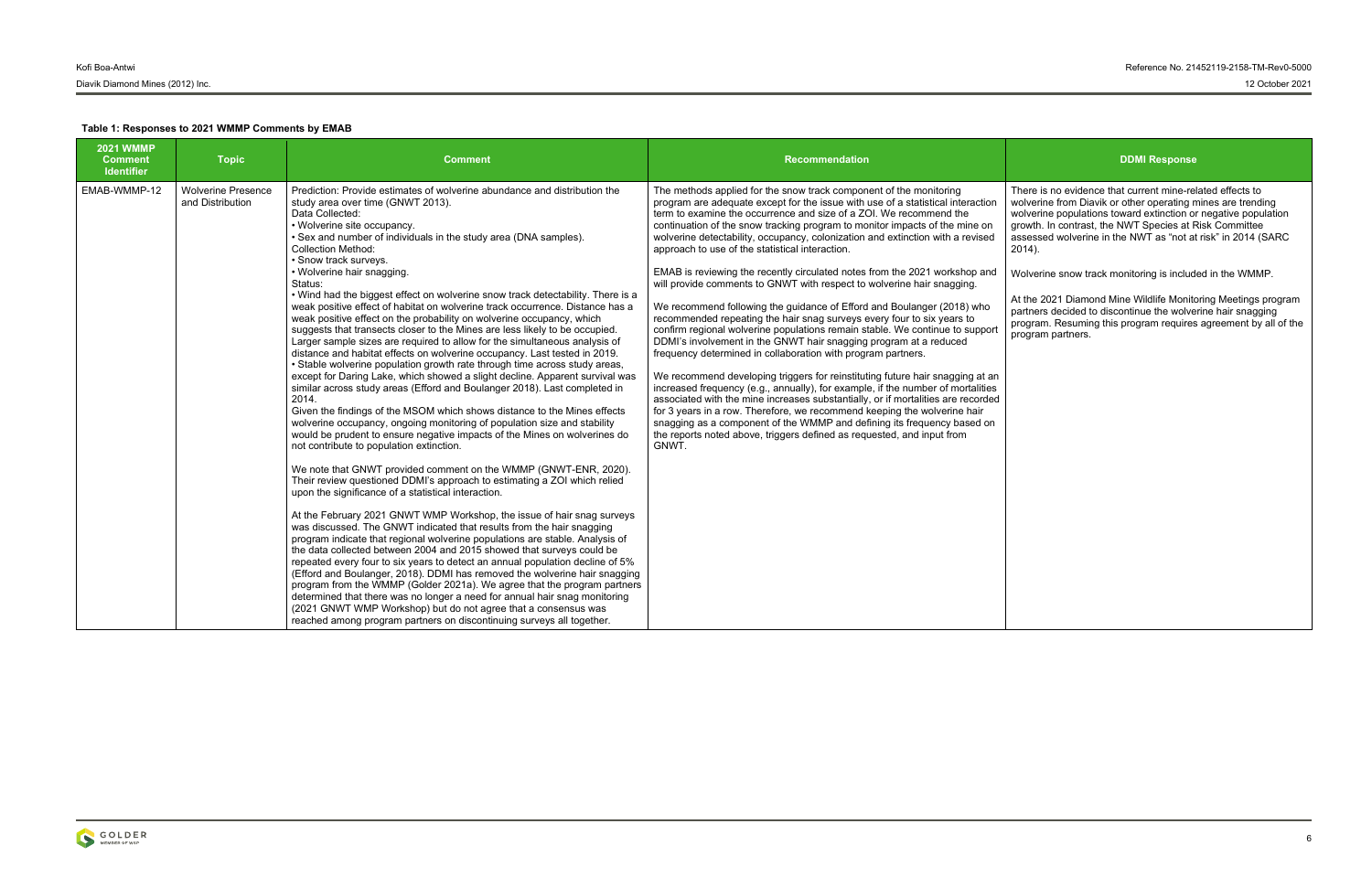DDMI will continue this component of the monitoring program using current methods.

### **Table 1: Responses to 2021 WMMP Comments by EMAB**

DDMI will continue this component of the monitoring program using current methods.

DDMI will continue use of current Raptor SOP for Pit Infilling.

DDMI will continue this component of the monitoring program using current methods. Fate of nests (i.e., success or failure) in the development area will be documented in future reports.

| <b>2021 WMMP</b><br><b>Comment</b><br><b>Identifier</b> | <b>Topic</b>                                | <b>Comment</b>                                                                                                                                                                                                                                                                                                                                                                                                                                                                                                                                                                                                                                                                                                                                                                          | <b>Recommendation</b>                                                                                                                                                                                                                                                                         | <b>DDMI Response</b>                                                                                                               |
|---------------------------------------------------------|---------------------------------------------|-----------------------------------------------------------------------------------------------------------------------------------------------------------------------------------------------------------------------------------------------------------------------------------------------------------------------------------------------------------------------------------------------------------------------------------------------------------------------------------------------------------------------------------------------------------------------------------------------------------------------------------------------------------------------------------------------------------------------------------------------------------------------------------------|-----------------------------------------------------------------------------------------------------------------------------------------------------------------------------------------------------------------------------------------------------------------------------------------------|------------------------------------------------------------------------------------------------------------------------------------|
| EMAB-WMMP-13                                            | Wolverine Incidents<br>and Mortality        | Prediction: Mine-related mortalities, if they occur, are not expected to alter<br>wolverine population parameters in the Lac de Gras area.<br>Data Collected: Number of incidents and mortalities reports.<br>Collection Method: Incident and mortality reports.<br>Status: Conditions remain at or below predicted levels. The 2019 WMR<br>reported zero mortalities, two relocations, and seven deterrent actions for<br>wolverine on-site. Last tested 2019.                                                                                                                                                                                                                                                                                                                         | The methods applied for this part of monitoring are adequate. Keep this<br>component of the monitoring program.                                                                                                                                                                               | DDMI will continue this component of the<br>using current methods.                                                                 |
| EMAB-WMMP-14                                            | <b>Raptors Nest</b><br>Occupancy            | Current Prediction 1: Determine if pit walls or other infrastructure are utilized<br>as nesting sites for raptors.<br>Data Collected: Nest location, species identification, activity status (presence<br>of eggs or chicks).<br>Collection Method: Pit wall/infrastructure inspections are completed twice<br>weekly.<br>Status: Two active peregrine falcon nests were observed, one was located at<br>the Site Services Building and one at the Process Plant. No observations of<br>fledglings were recorded. Last tested 2019.                                                                                                                                                                                                                                                     | The methods applied for this part of monitoring are adequate. Document the<br>fate (i.e., success or failure) of nests in the development area. We support<br>DDMI's continued Pit Wall/Mine Infrastructure monitoring for nesting raptors.<br>Keep this component of the monitoring program. | DDMI will continue this component of the<br>using current methods. Fate of nests (i.e.,<br>the development area will be documented |
| EMAB-WMMP-15                                            | <b>Raptors Nest</b><br>Occupancy            | Current Prediction 2: Determine nest success in areas of development and<br>document effectiveness of deterrent efforts that may be employed for nest<br>relocations.<br>Data Collected: Nest use and success (presence of hatchlings).<br>Collection Method: Helicopter surveys of known nest sites in early and late<br>summer.<br>Status: Nest monitoring data contributed to ENR every 5 years. It was last<br>completed in 2015 and next due in 2020.<br>Comments from the GNWT on the WMMP noted the lack of data on nest<br>success, which they note is one of the objectives of the raptor monitoring<br>program. They recommend documenting the fate (i.e., success or failure) of<br>nests in the development area.                                                           | The methods applied for this part of monitoring are adequate. We support<br>DDMI's continued contribution to regional nest monitoring. Keep this<br>component of the monitoring program.                                                                                                      | DDMI will continue this component of the<br>using current methods.                                                                 |
| EMAB-WMMP-16                                            | Raptor SOP for Pit<br>Infilling             | The WMMP (Golder 2021a) includes a new section on pit infilling (Section<br>4.1.4, p. 4-3) and a new section in the Raptor Pit Inspection Standard<br>Operating Procedure titled Deterrence During Open Pit Flooding (SOP;<br>Section 6.4.5, p.11). Open pits will be filled with processed kimberlite (PK) and<br>water from Lac de Gras during closure. DDMI intends to deter wildlife from the<br>open pits, and specifically, if raptors are nesting in the pit, infilling will be<br>postponed until young have fledged or adults have abandoned the nest. Active<br>nests will receive a buffer of 250 m from mine activities. The SOP Section<br>6.4.5 describes the procedures for assessing and inspecting the open pit for<br>nesting activity and applying the 250m setback. | The procedures outlined for raptors appear to be appropriate.                                                                                                                                                                                                                                 | DDMI will continue use of current Raptor !                                                                                         |
| EMAB-WMMP-17                                            | Raptors Incidents and<br><b>Mortalities</b> | Current Prediction 3: Document and determine the cause of direct Mine-<br>related mortalities of raptors.<br>Data Collected: Mine-related incidents.<br>Collection Method: Incident reports submitted by mine staff.<br>Status: No raptor incidents or mortalities were reported at the Mine in 2019.                                                                                                                                                                                                                                                                                                                                                                                                                                                                                   | The methods applied for this part of monitoring are adequate. Keep this<br>component of the monitoring program.                                                                                                                                                                               | DDMI will continue this component of the<br>using current methods.                                                                 |

DDMI will continue this component of the monitoring program using current methods.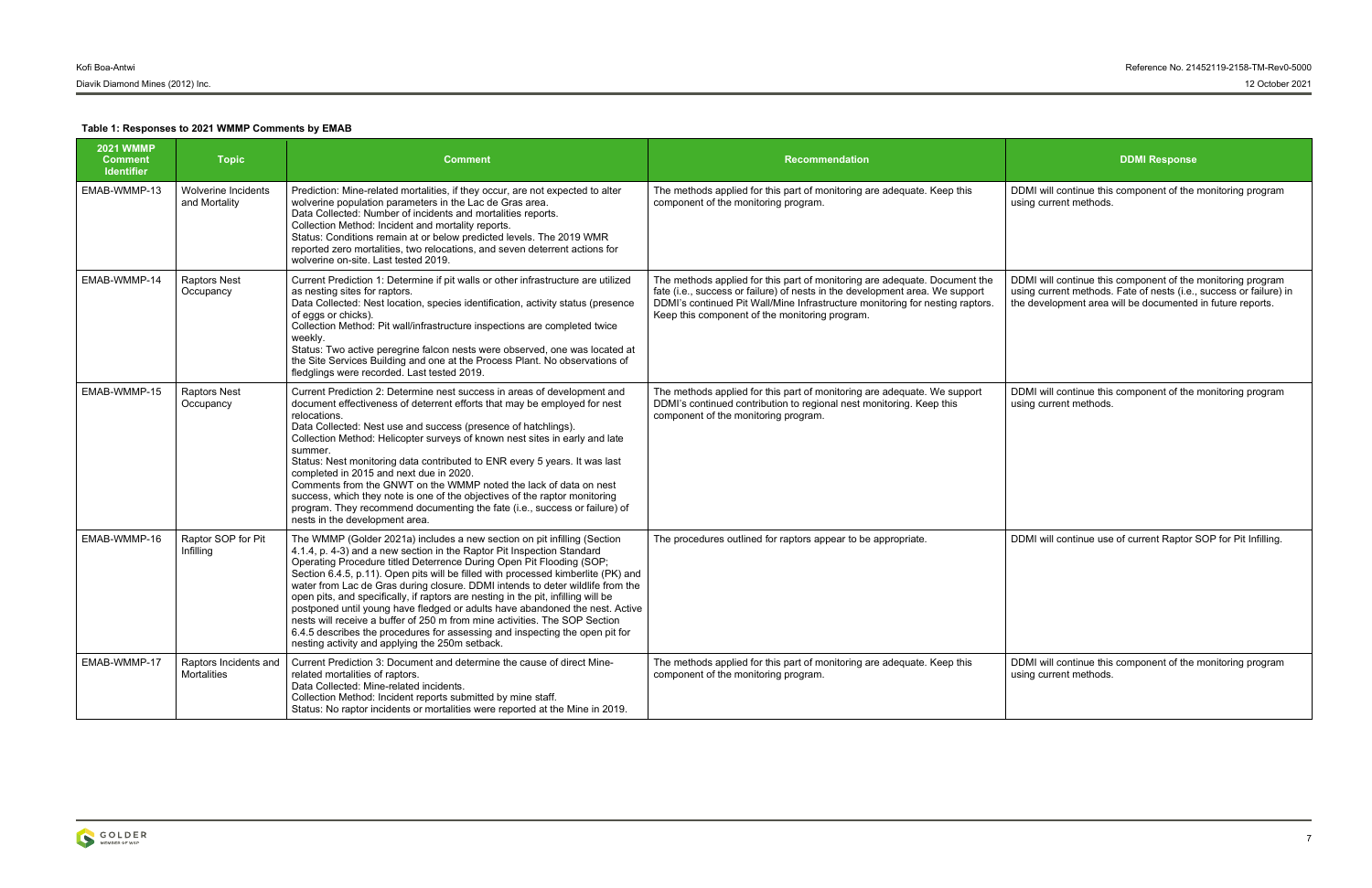DDMI will continue this component of the monitoring program using current methods.

| <b>2021 WMMP</b><br><b>Comment</b><br><b>Identifier</b> | <b>Topic</b>             | <b>Comment</b>                                                                                                                                                                                                                                                                                                                                                                                                                                                                                                                                                                                                                                                                                                                                                                                                                                                                                                                                                                                                                                                                                                                                                                                                                                                                                                                                                                                                                                                                                                                                                                                                                                                                                                                                                                              | Recommendation                                                                                                                                                                                                                                                                                                                                                                                                                                                                                                               | <b>DDMI Response</b>                                                                                                                                                                                                                                                                                                                                                                                                 |
|---------------------------------------------------------|--------------------------|---------------------------------------------------------------------------------------------------------------------------------------------------------------------------------------------------------------------------------------------------------------------------------------------------------------------------------------------------------------------------------------------------------------------------------------------------------------------------------------------------------------------------------------------------------------------------------------------------------------------------------------------------------------------------------------------------------------------------------------------------------------------------------------------------------------------------------------------------------------------------------------------------------------------------------------------------------------------------------------------------------------------------------------------------------------------------------------------------------------------------------------------------------------------------------------------------------------------------------------------------------------------------------------------------------------------------------------------------------------------------------------------------------------------------------------------------------------------------------------------------------------------------------------------------------------------------------------------------------------------------------------------------------------------------------------------------------------------------------------------------------------------------------------------|------------------------------------------------------------------------------------------------------------------------------------------------------------------------------------------------------------------------------------------------------------------------------------------------------------------------------------------------------------------------------------------------------------------------------------------------------------------------------------------------------------------------------|----------------------------------------------------------------------------------------------------------------------------------------------------------------------------------------------------------------------------------------------------------------------------------------------------------------------------------------------------------------------------------------------------------------------|
| EMAB-WMMP-18                                            | Waste Management         | Objective: Create a system for proper disposal of waste, minimize adverse<br>impacts on physical and biological environment, and comply with Federal and<br>NWT legislation.<br>Data Collected: Type and number of misdirected waste items and wildlife<br>species and sign.<br>Collection Method: Inspections of Waste Transfer Area (WTA) and the Landfill<br>conducted twice weekly.<br>Status: In general, the number of wildlife observations in the WTA and the<br>Landfill were lower in 2019 than in 2018, and roughly the same in the A21<br>Area and the Underground. The overall outcome of waste management<br>appears to be positive. Last evaluated in 2019.                                                                                                                                                                                                                                                                                                                                                                                                                                                                                                                                                                                                                                                                                                                                                                                                                                                                                                                                                                                                                                                                                                                  | The methods applied for this part of monitoring are adequate. Keep this<br>component of the monitoring program.                                                                                                                                                                                                                                                                                                                                                                                                              | DDMI will continue this component of the<br>using current methods.                                                                                                                                                                                                                                                                                                                                                   |
| EMAB-WMMP-19                                            | Waterbirds               | Objective: Determine if the Mine affects the presence of waterfowl and<br>shorebird species in the study area.<br>Data Collected: Species presence and count, categorized by guild.<br>Collection Method: Surveys of East Island shallow bays and Mine-altered<br>water bodies for 5 weeks during peak migration, late May to late June.<br>Status: Surveys will resume during Mine closure for the first 3 years.<br>The methods applied to determine if the Mine affects the presence of<br>waterfowl and shorebird species in the study area are adequate.<br>This program was discontinued in 2013.<br>The Canadian Wildlife Service (CWS) recommended that DDMI re-start the<br>waterbird/shorebird monitoring program at the Mine reclamation stage.<br>The WMMP (Golder 2021a) includes a new section on pit infilling (Section<br>4.1.4, p. 4-3). Open pits will be filled with processed kimberlite (PK) and water<br>from Lac de Gras during closure. Although DDMI intends to deter wildlife from<br>the open pits, no information specific to waterfowl deterrence was provided.<br>DDMI committed to updating its SOP's to address deterrence as part of the PK<br>to Mine Workings Water Licence Amendment proceeding.<br>The WMMP (Golder 2021a) also includes new information regarding on-site<br>water quality where they state that "water quality on siteand in the receiving<br>environment is systematically monitored through the Aquatics Effects<br>Monitoring Program (AEMP) and through the Surveillance Network Program<br>(SNP)." (Section 4.1.6, p. 4-4). The results of this monitoring could inform on<br>the risk of exposure of exposure of contaminants to waterfowl and other birds<br>that may interact with the pit filled with processed kimberlite. | We concur with the CWS recommendation regarding reinstating the<br>waterbird/shorebird monitoring program at the Mine reclamation stage.<br>We recommend keeping this component of the monitoring program.<br>We recommend that DDMI provide details regarding the specific measures<br>they propose to employ to keep waterfowl out of the pit while it is being filled<br>with PK and to keep waterfowl out of the pit if the results of water quality<br>testing suggest there is potential for exposure to contaminants. | It is DDMI's understanding that the chang<br>closure will trigger development of a Tier:<br>directed to the Snap Lake Mine. DDMI ind<br>related to closure, such as in-pit filling bed<br>this request during their review of the Min<br>understanding that De Beers' Snap Lake<br>develop a Tier 2 WMMP to address closu<br>changes to mitigation or monitoring during<br>reflected in Tier 2 WMMP submission in tl |
| EMAB-WMMP-20                                            | Adaptive<br>Management   | Applies to all components of the WMP.<br>It is unclear how monitoring data was collected and used to guide the<br>implementation of, and test the effectiveness of, mitigation measures to<br>reduce the ZOI.                                                                                                                                                                                                                                                                                                                                                                                                                                                                                                                                                                                                                                                                                                                                                                                                                                                                                                                                                                                                                                                                                                                                                                                                                                                                                                                                                                                                                                                                                                                                                                               | We recommend that DDMI work with GNWT to identify and apply methods<br>and analytical approaches that can estimate the ZOI and mitigation<br>effectiveness on an annual basis during the remainder of operations and<br>during closure of the mine.<br>We recommend DDMI continue to discuss how the information gained from<br>the various wildlife datasets could be used in terms of mitigation and adaptive<br>management for the Diavik Mine in particular and for other future projects in<br>the region in general    | Please see response to EMAB-WMMP-3<br>mitigation effectiveness. Information gaine<br>datasets in terms of mitigation and adapti<br>been previously discussed and appended<br>Report.                                                                                                                                                                                                                                 |
| EMAB-WMMP-21                                            | Traditional<br>Knowledge |                                                                                                                                                                                                                                                                                                                                                                                                                                                                                                                                                                                                                                                                                                                                                                                                                                                                                                                                                                                                                                                                                                                                                                                                                                                                                                                                                                                                                                                                                                                                                                                                                                                                                                                                                                                             | Diavik should include TK monitoring components for all species studied under<br>the WMP (caribou, grizzlies, wolverine, raptors). Diavik should use previous<br>recommendations from the TK panel to inform where they can incorporate TK<br>into the monitoring of each species.                                                                                                                                                                                                                                            | DDMI responded previously to this comm<br>Golder 2020b).                                                                                                                                                                                                                                                                                                                                                             |



It is DDMI's understanding that the change from operations to closure will trigger development of a Tier 2 WMMP, as the GNWT directed to the Snap Lake Mine. DDMI included some aspects related to closure, such as in-pit filling because EMAB had made this request during their review of the Mine's ICRP. It is DDMI's understanding that De Beers' Snap Lake Mine is required to develop a Tier 2 WMMP to address closure. DDMI anticipates changes to mitigation or monitoring during closure will be reflected in Tier 2 WMMP submission in the future.

Please see response to EMAB-WMMP-3 for ZOI estimation and mitigation effectiveness. Information gained from various wildlife datasets in terms of mitigation and adaptive management has been previously discussed and appended to the 2019 WMP Report.

DDMI responded previously to this comment (DDMI-WMP-36; Golder 2020b).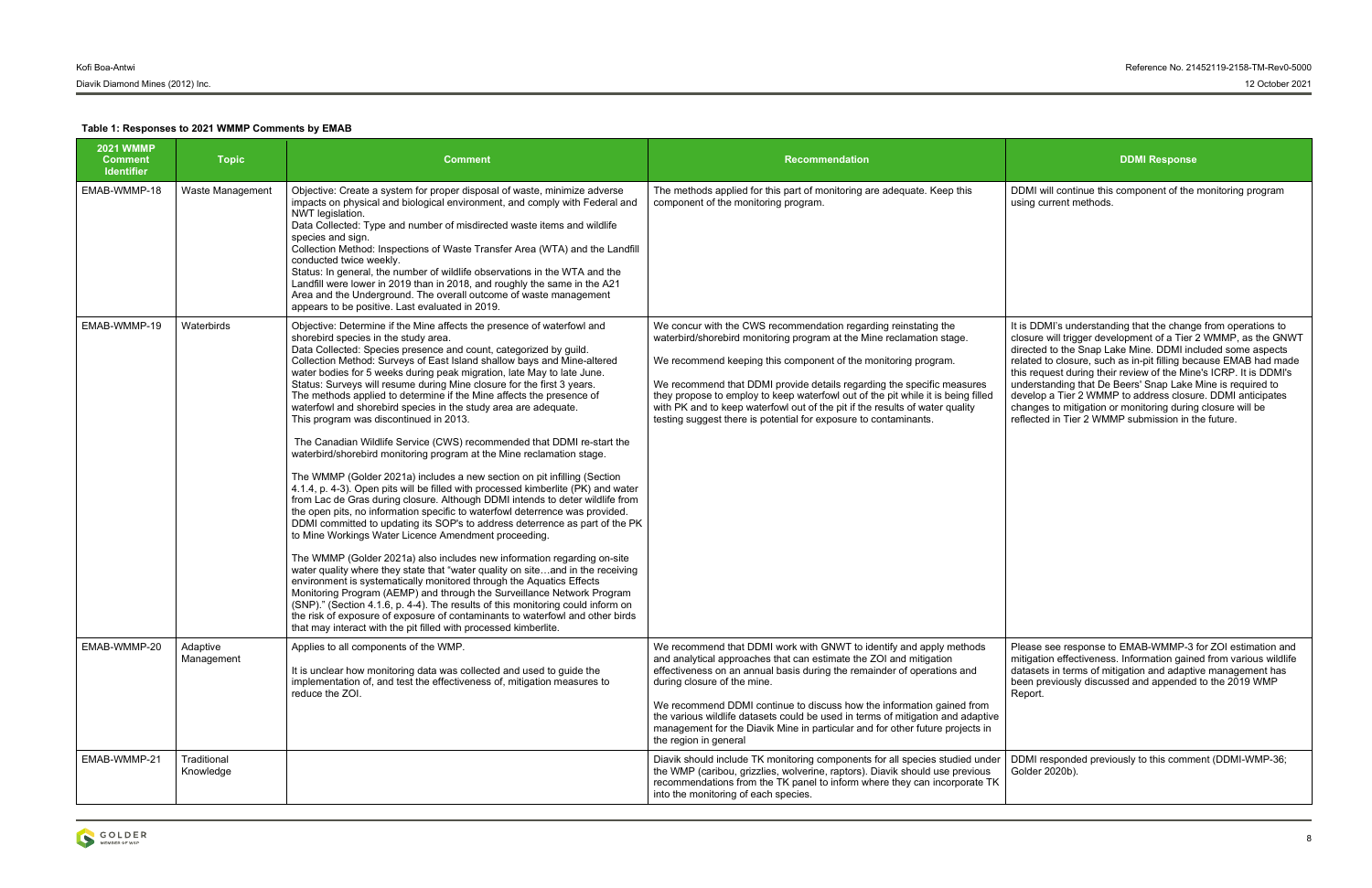DDMI responded previously to this comment (DDMI-WMP-37; Golder 2020b).

DDMI responded previously to this comment (DDMI-WMP-39; Golder 2020b).

DDMI responded previously to this comment (DDMI-WMP-40; Golder 2020b).

DDMI responded previously to this comment (DDMI-WMP-38; Golder 2020b).

DDMI responded previously to this comment (DDMI-WMP-41; Golder 2020b).

| <b>2021 WMMP</b><br><b>Comment</b><br><b>Identifier</b> | <b>Topic</b>             | <b>Comment</b> | Recommendation                                                                                                                                                                                                                                                                                                                                                                                                                                                                                                     | <b>DDMI Response</b>                                     |
|---------------------------------------------------------|--------------------------|----------------|--------------------------------------------------------------------------------------------------------------------------------------------------------------------------------------------------------------------------------------------------------------------------------------------------------------------------------------------------------------------------------------------------------------------------------------------------------------------------------------------------------------------|----------------------------------------------------------|
| EMAB-WMMP-22                                            | Traditional<br>Knowledge |                | Similarly to wolverine snow track monitoring, Diavik should regularly include<br>community members in monitoring activities for caribou and grizzly-bear.<br>Diavik should report on the individuals involved and the activities they were<br>engaged in.                                                                                                                                                                                                                                                          | DDMI responded previously to this comm<br>Golder 2020b). |
| EMAB-WMMP-23                                            | Traditional<br>Knowledge |                | The TK Panel recommended that Diavik should hire TK holders on a<br>seasonal basis to work with Diavik Staff on caribou monitoring. As a part of<br>the response, Diavik indicated they would investigate options for behaviour<br>monitoring by communities. EMAB recommends that Diavik include TK<br>holders in caribou behaviour monitoring. Diavik should include a report on the<br>results of the investigation of options for community behaviour monitoring in<br>an appendix to the Program Description. | DDMI responded previously to this comm<br>Golder 2020b). |
| EMAB-WMMP-24                                            | Traditional<br>Knowledge |                | The TK panel made a number of recommendations for changes to caribou<br>behavior monitoring that Diavik said it was reviewing. Diavik should report on<br>this review as an appendix to the program description, and incorporate the<br>recommendations from the TK panel into the WMP program description, or<br>explain why they did not include them.                                                                                                                                                           | DDMI responded previously to this comm<br>Golder 2020b). |
| EMAB-WMMP-25                                            | Traditional<br>Knowledge |                | The TK Panel recommended that Diavik should use visual tools (e.g., taking<br>pictures) as a part of caribou behaviour scans. Diavik's response indicated<br>they took photos in 2012 and 2013 and are evaluating them. EMAB<br>recommends that Diavik report on the results of the evaluation (as an<br>appendix to the program description). Those results should be incorporated<br>into the behaviour monitoring section of the Program Description, where<br>appropriate.                                     | DDMI responded previously to this comm<br>Golder 2020b). |
| EMAB-WMMP-26                                            | Traditional<br>Knowledge |                | Diavik should incorporate side-by-side comparison tables in the Program<br>Description and future annual WMP reports. The tables should show where<br>TK and Western Science are used in the Wildlife Monitoring Program. For<br>Example:<br>Column B<br>Column A<br>TK Wildlife Monitoring components: Scientific Monitoring Components:<br>-List all TK monitoring under the WMP -List all scientific monitoring under the<br><b>WMP</b>                                                                         | DDMI responded previously to this comm<br>Golder 2020b). |
| EMAB-WMMP-27                                            | Traditional<br>Knowledge |                | EMAB recommends that Diavik regularly consult with TK holders on wildlife<br>monitoring methods, activities and results. Yearly consultations about annual<br>WMP reports would be ideal. These consultations should include collecting<br>feedback from TK holders about their thoughts on the results.                                                                                                                                                                                                           | DDMI responded previously to this comm<br>Golder 2020b). |



DDMI responded previously to this comment (DDMI-WMP-42; Golder 2020b).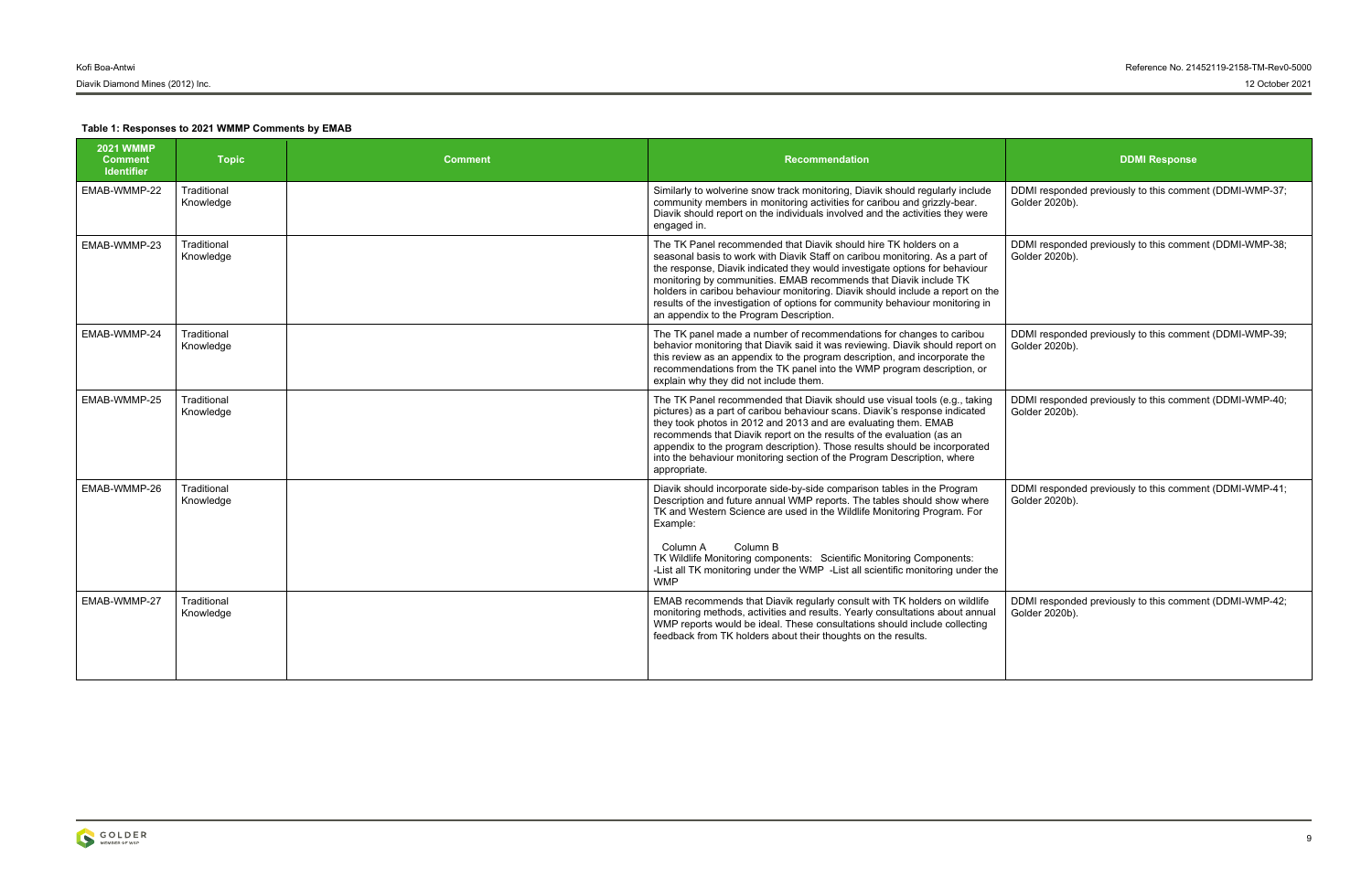include a table of contents in the WMMP appendix that contains will reference SOPs by name and number within the WMMP.

iks ENR for referencing other wildlife management plans as of Mobile Caribou Conservation Measures. DDMI will develop a the WMMP to identify: a) how approaching caribou will be b) identify trigger levels to initiate action and c) tiered mitigations be undertaken to avoid and reduce sensory disturbance to caribou ninimize impacts to caribou from sensory disturbance and mortality sks.

IR and other mine operators agreed that there is no longer a need surveys as discussed at the Diamond Mine Monitoring Meetings in 2021 (GNWT 2021). This was on consideration that the number of bloyed on caribou are adequate for ZOI monitoring. Aerial surveys \$236,300 annually to implement and DDMI does not believe there t that justifies this large expense. DDMI will revise the WMMP to the discussions at the diamond mine meetings.

acknowledge the results of Boulanger 2021. DDMI would like to he primary literature does not mean that studies published in the wed journals are flawless or infallible (see Wehausen 1984; Joly et Clark et al. 2020). The Golder (2020b) represents a scientifically line of evidence that provides transparency about ZOI ns. DDMI's concerns are generally regarding a lack of validation of ns of GNWT-ZOITTG (2015) methods. DDMI will include reference nonitoring and follow the GNWT-ZOITTG (2015) guidance.

| 2021 WMMP Comment<br><b>Identifier</b> | <b>Topic</b>                                                                                                                                    | <b>Comment</b>                                                                                                                                                                                                                                                                                                                                                                                                                                                                                                                                                                                                                                                                                                                                                                                                                                                                                                                                                                                                                                                                                                                                                                                                                                                                                                                                                                                                                                                                                                                                                                                                                                                                                                                                        | Recommendation                                                                                                                                                                                                                                                                                                                                                                                                                                                                                          | <b>DDMI Response</b>                                                                                                                                                                                                                                                                                                                                                                                                                                                                                                                                                                                                                                                                                                                                                 |
|----------------------------------------|-------------------------------------------------------------------------------------------------------------------------------------------------|-------------------------------------------------------------------------------------------------------------------------------------------------------------------------------------------------------------------------------------------------------------------------------------------------------------------------------------------------------------------------------------------------------------------------------------------------------------------------------------------------------------------------------------------------------------------------------------------------------------------------------------------------------------------------------------------------------------------------------------------------------------------------------------------------------------------------------------------------------------------------------------------------------------------------------------------------------------------------------------------------------------------------------------------------------------------------------------------------------------------------------------------------------------------------------------------------------------------------------------------------------------------------------------------------------------------------------------------------------------------------------------------------------------------------------------------------------------------------------------------------------------------------------------------------------------------------------------------------------------------------------------------------------------------------------------------------------------------------------------------------------|---------------------------------------------------------------------------------------------------------------------------------------------------------------------------------------------------------------------------------------------------------------------------------------------------------------------------------------------------------------------------------------------------------------------------------------------------------------------------------------------------------|----------------------------------------------------------------------------------------------------------------------------------------------------------------------------------------------------------------------------------------------------------------------------------------------------------------------------------------------------------------------------------------------------------------------------------------------------------------------------------------------------------------------------------------------------------------------------------------------------------------------------------------------------------------------------------------------------------------------------------------------------------------------|
| ENR-WMMP-01                            | Difficult to locate SOPs                                                                                                                        | SOPs are not consistently referred to in the text of the WMMP,<br>and there is no list of SOPs available in the WMMP.                                                                                                                                                                                                                                                                                                                                                                                                                                                                                                                                                                                                                                                                                                                                                                                                                                                                                                                                                                                                                                                                                                                                                                                                                                                                                                                                                                                                                                                                                                                                                                                                                                 | Please provide a Table of Contents or List of the SOPs as well<br>as provide references within the text to the appropriate SOPs.<br>ENR recommends referring to the appropriate SOP by name and<br>number within the text of the WMMP for ease of reference.                                                                                                                                                                                                                                            | DDMI will include a table of contents in the WM<br>SOPs and will reference SOPs by name and nu                                                                                                                                                                                                                                                                                                                                                                                                                                                                                                                                                                                                                                                                       |
| ENR-WMMP-02                            | Section 1.2, Page 1-4 -<br>Thresholds and early<br>warning signs / Mobile<br>Caribou Conservation<br>Measures. Also in Section<br>2.2, page 2-5 | Provision 7.1 of the Environmental Agreement requires DDMI to<br>"establish or confirm thresholds or early warning signs". This<br>implies that if none are available through government regulation,<br>that the developer should be establishing them. In response to<br>ENR's recommendation GNWT-20-WMMP-1, rather than provide<br>pre-defined triggers or action measures to guide adaptive<br>mitigation, DDMI indicated that monitoring programs need to<br>remain flexible to incorporate comments and suggestions and<br>that in the absence of regulator-established guidelines for critical<br>values, thresholds or action levels, the most suitable course of<br>action will be decided on a case-by-case basis through<br>discussion with regulators and that this is precautionary and<br>reasonable. ENR disagrees that this is sufficient. For project -<br>specific equivalents developed for larger operations, DeBeers<br>may refer to the Caribou Road Mitigation Plan which is Appendix<br>C of the approved Jay Project WEMP at the Ekati Mine and<br>Section 7.1.5.2 of the Wildlife Mitigation and Monitoring Plan for<br>Sabina Gold & Silver Corp's Back River Project.                                                                                                                                                                                                                                                                                                                                                                                                                                                                                                                                                     | As required in the EA and to be consistent with the BCRP<br>recommendations for Mobile Caribou Conservation Measures.<br>ENR requires DDMI to develop a section in the WMMP to identify<br>a) how approaching caribou will be detected, b) identify trigger<br>levels to initiate action and c) tiered mitigations that may be<br>undertaken to avoid and reduce sensory disturbance to caribou<br>avoid or minimize impacts to caribou from sensory disturbance<br>and mortality or injury risks.      | DDMI thanks ENR for referencing other wildlife<br>examples of Mobile Caribou Conservation Mea<br>section of the WMMP to identify: a) how approa<br>detected, b) identify trigger levels to initiate acti<br>that may be undertaken to avoid and reduce se<br>avoid or minimize impacts to caribou from sens<br>or injury risks.                                                                                                                                                                                                                                                                                                                                                                                                                                      |
| ENR-WMMP-03                            | Section 2.2, Page 2-4                                                                                                                           | In discussing how DDMI changes to objectives or study methods<br>for monitoring programs based on determination that the<br>measurement indicator has a "low sensitivity to detect Mine-<br>related changes, they stated that " long-term<br>monitoring of caribou distribution by aerial survey methods<br>recently demonstrated that caribou distribution is explained more<br>by habitat availability than mine-related effects (Golder 2020b) so<br>zone of influence (ZOI) monitoring using aerial surveys will<br>discontinue and an accepted alternate method will be applied<br>(GNWT-ZOITTG 2015)."<br>While ENR is in agreement that regular aerial surveys can be<br>discontinued as the primary data collection approach to<br>monitoring ZOI, it is not because Golder 2020b concluded that<br>that there was no ZOI. Aerial surveys were discontinued initially<br>because with the population decline, there were fewer caribou<br>coming near the mines such that sample sizes were considered<br>too small to provide conduct the necessary analyses. Since then,<br>as the number of collars on the Bathurst herd has increased,<br>ENR advocates using collar data when possible to conduct<br>annual ZOI analyses. It would not be incorrect to say that<br>Golders 2020b method was unable to detect a ZOI, however<br>ENR 's view is that the analysis provided in Golder 2020b was<br>not a test of ZOI. Advancing that conclusion without citing and<br>acknowledging the Boulanger et al studies in the primary<br>literature that did detect ZOIs in some years, misrepresents the<br>matter as closed. ENR maintains that monitoring of caribou<br>movements and distribution round the mine continues to be<br>warranted. | Remove the statement that long-term<br>monitoring of caribou distribution by aerial survey methods<br>recently demonstrated that caribou distribution is explained more<br>by habitat availability than mine-related effects (Golder 2020b) so<br>zone of influence<br>(ZOI) monitoring using aerial surveys will discontinue and an<br>accepted alternate method will be applied (GNWT-ZOITTG<br>2015). Include and acknowledge sources in the primary literature<br>that offer different conclusions. | DDMI, ENR and other mine operators agreed tl<br>for aerial surveys as discussed at the Diamond<br>February 2021 (GNWT 2021). This was on con<br>collars deployed on caribou are adequate for Z<br>cost DDMI \$236,300 annually to implement and<br>is a benefit that justifies this large expense. DD<br>reference the discussions at the diamond mine<br>DDMI will acknowledge the results of Boulange<br>note that the primary literature does not mean t<br>peer-reviewed journals are flawless or infallible<br>al. 2006, Clark et al. 2020). The Golder (2020b<br>defensible line of evidence that provides transp<br>assumptions. DDMI's concerns are generally re<br>assumptions of GNWT-ZOITTG (2015) method<br>that ZOI monitoring and follow the GNWT-ZOIT |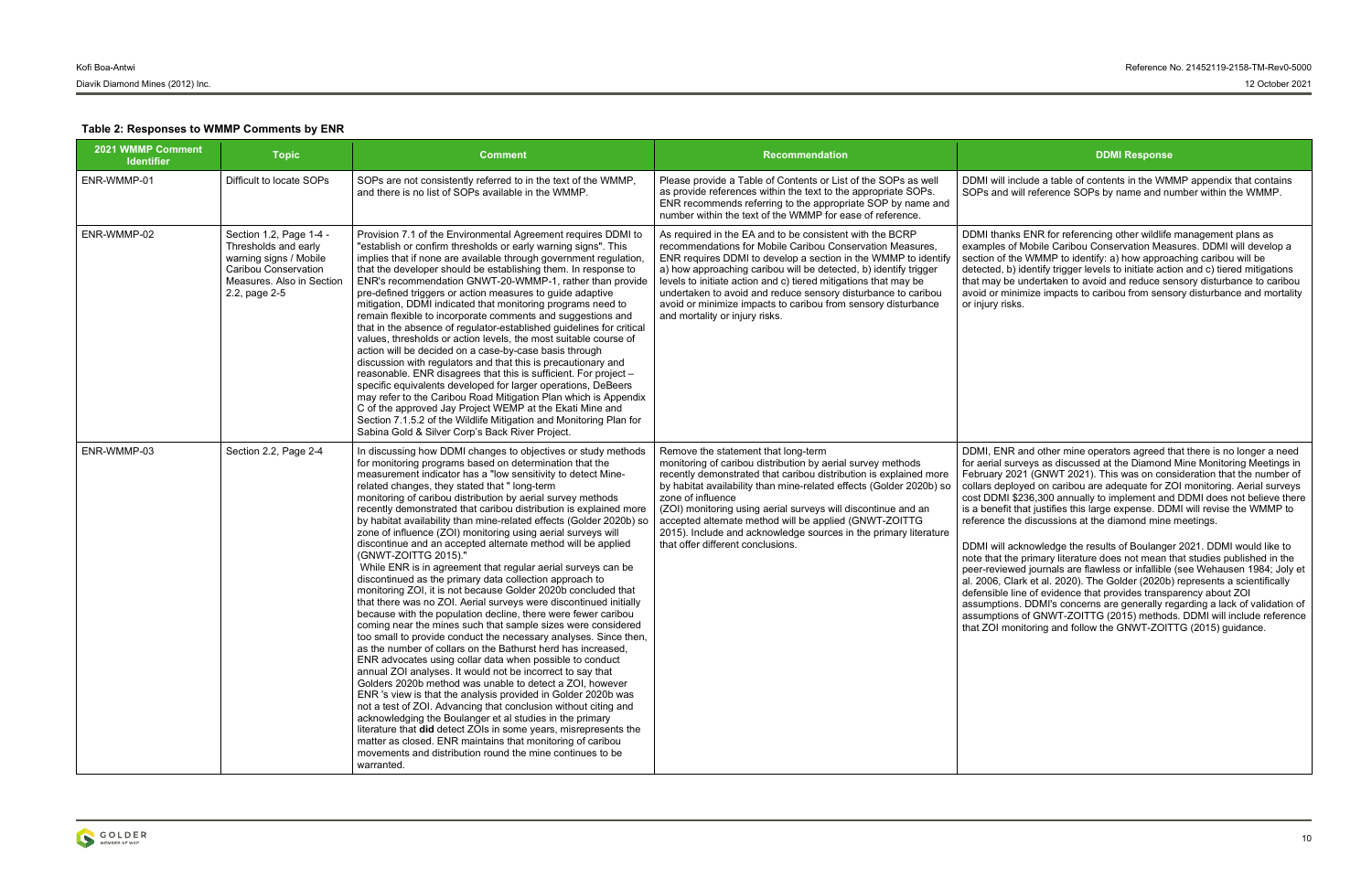VMMP is required for Diavik Mine because it is in the operational DMI included some aspects related to closure, such as in-pit filling EMAB had made this request during their review of the Mine's DDMI's understanding that De Beers' Snap Lake Mine is required a Tier 2 WMMP to address closure. DDMI anticipates changes to or monitoring during closure will be reflected in Tier 2 WMMP on in the future.

revise "2021 Slave Geological Province Wildlife Workshop" to read I Mine Wildlife Monitoring Meeting in February 2021".

revise the WMMP to discuss contribution to regional monitoring eparate section from offsetting.

structure this section of the WMMP to identify how monitoring ribou advisory results trigger increasing mitigations. Mitigation es are outlined in response ENR-WMMP-02.

revise the WMMP to avoid reference to the Barren-ground Caribou ent Strategy, and replace with reference to the Barren-ground Recovery Strategy.

include other deterrents of wildlife from site hazards.

Requirements for incidental observations are provided in Section dental Observations.

| 2021 WMMP Comment<br><b>Identifier</b> | <b>Topic</b>                                                              | <b>Comment</b>                                                                                                                                                                                                                                                                                                                                                                                                                                                                                                                                                                                                                                                                                                                                                                                                                                                                                    | <b>Recommendation</b>                                                                                                                                                                                                  | <b>DDMI Response</b>                                                                                                                                                                                                                                                                                                              |
|----------------------------------------|---------------------------------------------------------------------------|---------------------------------------------------------------------------------------------------------------------------------------------------------------------------------------------------------------------------------------------------------------------------------------------------------------------------------------------------------------------------------------------------------------------------------------------------------------------------------------------------------------------------------------------------------------------------------------------------------------------------------------------------------------------------------------------------------------------------------------------------------------------------------------------------------------------------------------------------------------------------------------------------|------------------------------------------------------------------------------------------------------------------------------------------------------------------------------------------------------------------------|-----------------------------------------------------------------------------------------------------------------------------------------------------------------------------------------------------------------------------------------------------------------------------------------------------------------------------------|
| ENR-WMMP-04                            | Section 3, Page 3-2                                                       | DeBeers states that "To date the TK Panel has primarily focused<br>their wildlife recommendations on closure aspects of the Mine.<br>Recommendations associated with the Mine closure phase are<br>outside of the scope of the WMMP but will be considered by<br>DDMI for the Closure and Reclamation Plan." Please note that<br>the WMMP determination letter required the scope of this WMMP<br>to include closure. It is unclear if or how any of these mitigation<br>or monitoring programs are expected to change as DDMI<br>transitions from operations to closure.                                                                                                                                                                                                                                                                                                                         | Clarify throughout the WMMP whether any of the proposed<br>measures or monitoring programs are expected to change.                                                                                                     | A Tier 3 WMMP is required for Diavik Mine bec<br>phase. DDMI included some aspects related to<br>because EMAB had made this request during t<br>ICRP. It is DDMI's understanding that De Beers<br>to develop a Tier 2 WMMP to address closure.<br>mitigation or monitoring during closure will be re<br>submission in the future. |
| ENR-WMMP-05                            | Page 3-4, "2021 Slave<br><b>Geological Province</b><br>Wildlife Workshop" | Multiple locations in the document refer to the "2021 Slave<br>Geological Province Wildlife Workshop". It was not an SGP<br>workshop. It was a meeting of the diamond mines, government,<br>their consultants and monitoring agencies. Usually the SGP<br>workshops have a larger scope and has over time included more<br>research and community sharings. This one stayed more<br>focused due to COVID and the online platform.                                                                                                                                                                                                                                                                                                                                                                                                                                                                 | Revise "2021 Slave Geological Province Wildlife Workshop" to<br>read "diamond mine wildlife monitoring meeting in February<br>2021" anywhere it is included in the document.                                           | DDMI will revise "2021 Slave Geological Provir<br>"Diamond Mine Wildlife Monitoring Meeting in F                                                                                                                                                                                                                                  |
| ENR-WMMP-06                            | Page 4-1, Offsets not<br>applicable                                       | DDMI has correctly stated that offsets are not required as<br>residual impacts were deemed, through the EA, to be<br>insignificant. The information provided after this statement,<br>referring to DDMI's participation and contribution to regional<br>monitoring and understanding of cumulative effects are not<br>considered offsets and their placement in this location gives the<br>impression that they are. This information is better placed in a<br>section on regional monitoring or contributions to understanding<br>of cumulative impacts.                                                                                                                                                                                                                                                                                                                                         | Please remove information regarding regional monitoring<br>programs and contributions to understanding cumulative impacts<br>from the section discussing offsetting, and remove to a separate<br>section, or sections. | DDMI will revise the WMMP to discuss contribution<br>under a separate section from offsetting.                                                                                                                                                                                                                                    |
| ENR-WMMP-07                            | Section 4.1.1 - Wildlife-<br><b>Vehicle Collisions</b>                    | This section is one in which the application of monitoring,<br>thresholds and triggers and intensifying mitigations in the spirit of<br>Provision 7.1 of the Environmental Agreement which requires<br>DDMI to "establish or confirm thresholds or early warning signs"<br>to reduce sensory disturbance and collision risk can be easily<br>applied.                                                                                                                                                                                                                                                                                                                                                                                                                                                                                                                                             | Please restructure this section to identify how monitoring results<br>trigger the need for increasing mitigations such as applying a<br>caribou alert, slowing traffic, stopping traffic, closing roads, etc.          | DDMI will structure this section of the WMMP to<br>during caribou advisory results trigger increasir<br>approaches are outlined in response ENR-WM                                                                                                                                                                                |
| ENR-WMMP-08                            | Section 4.2.2 - Indirect<br>Habitat loss and alteration.                  | DDMI states that "Currently, it is expected that indirect habitat<br>alteration and loss for caribou (i.e., the ZOI) will be monitored<br>through regional programs in collaboration with ENR, potentially<br>through the Barren-ground Caribou Management Strategy<br>(Section 5.8.1)." Please note that the Barren-ground Caribou<br>Management Strategy (CMS) is no longer in force. The CMS that<br>guided caribou management from 2015-2018 is no longer<br>current. Instead of producing a CMS for the 2018-2022 period as<br>a GNWT document, ENR put forward an updated plan to the<br>Conference of Management Authorities which was collaboratively<br>revised and adopted as the Recovery Strategy for Barren-ground<br>Caribou in the Northwest Territories programming for<br>barrenground caribou management and recovery is through the<br>Barrenground Caribou Recovery Strategy. | Please remove the reference to the Barren-ground Caribou<br>Management Strategy.                                                                                                                                       | DDMI will revise the WMMP to avoid reference<br>Management Strategy, and replace with referer<br>Caribou Recovery Strategy.                                                                                                                                                                                                       |
| ENR-WMMP-09                            | Section 4.3.2 -<br>Management of Toxic<br>substances                      | DDMI does not state how wildlife are kept out of the landfarm or<br>Type 3 zone of the North Country Rock Pile.                                                                                                                                                                                                                                                                                                                                                                                                                                                                                                                                                                                                                                                                                                                                                                                   | Please state in the WMMP how wildlife are kept out of the<br>landfarm or Type 3 zone of the North Country Rock Pile.                                                                                                   | DDMI will include other deterrents of wildlife fro                                                                                                                                                                                                                                                                                |
| ENR-WMMP-10                            | Section 4.4, Page 4-8,<br>Education                                       | DDMI lists a number of training points provided to employees.                                                                                                                                                                                                                                                                                                                                                                                                                                                                                                                                                                                                                                                                                                                                                                                                                                     | Please elaborate on the Incidental Reporting requirements (what<br>are they?). Please provide a copy of the Wildlife Management<br>Policy shared with employees.                                                       | Reporting requirements for incidental observati<br>5.4.2 Incidental Observations.                                                                                                                                                                                                                                                 |

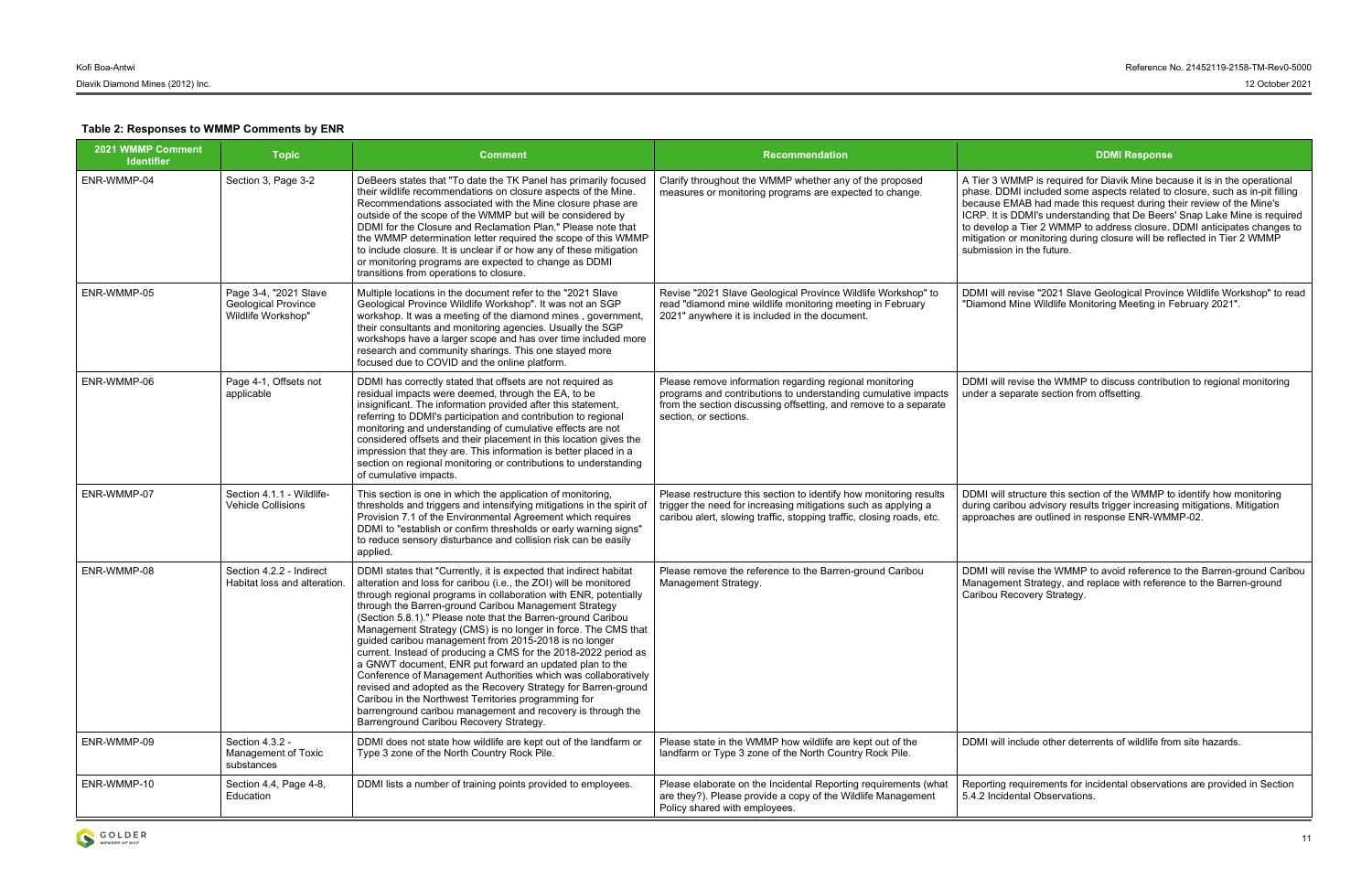requested this table be added during their review of the 2019 WMP ease see Table 14 of the 2020 Wildlife Mitigation and Management  $WMR$ ; Golder 2021) which provides the requested information. es not intend to include results of monitoring in the Tier 3 WMMP Plan document).

Analysis paragraph of Waste Management Inspections (Section icates that all attractants or other mis-directed wastes are removed of inspection or actioned to the personnel responsible for the MI views these as triggers (all attractants or mis-directed waste) ation actions (removal of these items) as already included in the

include recycling areas in systematic surveys. DDMI will not ecycling initiatives because recycling effort demonstrates that (as mitigation) reduces the amount of waste entering the land fill ifies the financial benefit (i.e., enhanced benefit) that the community knife receives from the Mine and this program.

revise the WMMP references section to reflect dates web were accessed.

revise the WMMP to include the most recent population estimate erly herd.

revise to state that mitigation included in the WMMP is consistent ation prescribed in the Bathurst Caribou Range plan for ents for Area 2.

revise Section 5.4.1 to instead identify regional monitoring efforts utions to tracking and understanding cumulative effects, and any additional voluntary contributions to barren-ground caribou efforts.

| 2021 WMMP Comment<br><b>Identifier</b> | <b>Topic</b>                                                                           | <b>Comment</b>                                                                                                                                                                                                                                                                                                                                                                                                                                                                                                                                                                                                                                                                                                                                                                                                                                                                 | <b>Recommendation</b>                                                                                                                                                                                                                                                                                                                                                                                                               | <b>DDMI Response</b>                                                                                                                                                                                                                                                                                                                                                                                                                                                                                       |
|----------------------------------------|----------------------------------------------------------------------------------------|--------------------------------------------------------------------------------------------------------------------------------------------------------------------------------------------------------------------------------------------------------------------------------------------------------------------------------------------------------------------------------------------------------------------------------------------------------------------------------------------------------------------------------------------------------------------------------------------------------------------------------------------------------------------------------------------------------------------------------------------------------------------------------------------------------------------------------------------------------------------------------|-------------------------------------------------------------------------------------------------------------------------------------------------------------------------------------------------------------------------------------------------------------------------------------------------------------------------------------------------------------------------------------------------------------------------------------|------------------------------------------------------------------------------------------------------------------------------------------------------------------------------------------------------------------------------------------------------------------------------------------------------------------------------------------------------------------------------------------------------------------------------------------------------------------------------------------------------------|
| ENR-WMMP-11                            | Section 5.2.1, Page 5-3,<br>Waste Inspections                                          | ENR acknowledges (in DDMI's response to GNWT-20-WMMP-8)<br>that the choice to conduct waste inspections on a once-weekly<br>basis during summer (lower than twice-weekly in winter) was<br>based on the monitoring results showing few wildlife signs at the<br>WTA and inert Landfill in recent years. In the response, DDMI<br>indicated that they would provide the Table that demonstrates<br>this into the WMMP Section 5.2.1, but ENR notes that this has<br>not been include. Please add. ENR also notes that it would be<br>prudent for DDMI to reinforce the adaptiveness of its<br>management by including a threshold in the WMMP to indicate<br>under what circumstances the frequency of waste inspections in<br>summer would be increased (amount of mis-directed waste<br>types? sign of larger carnivores nearby? noted increase in<br>wildlife sign overall?) | Add the table that demonstrates low levels of wildlife sign in the<br>waste areas in Section 5.2.1. Add thresholds and accompanying<br>actions to trigger increased monitoring frequency and other<br>mitigation actions to reduce wildlife attraction to waste sites.                                                                                                                                                              | ENR had requested this table be added during<br>report. Please see Table 14 of the 2020 Wildlife<br>Report (WMMR; Golder 2021) which provides t<br>DDMI does not intend to include results of mon<br>(i.e., the Plan document).<br>The Data Analysis paragraph of Waste Manage<br>5.2.1) indicates that all attractants or other mis-<br>at the time of inspection or actioned to the pers<br>area. DDMI views these as triggers (all attracta<br>and mitigation actions (removal of these items)<br>WMMP. |
| ENR-WMMP-12                            | Section 5.2.2, Page 5-4,<br>Recycling Initiatives                                      | Is it unclear why this section is included in the WMMP. For the<br>purposes of the WMMP and managing attraction to waste, it is<br>sufficient to include the recycling facility into waste stream<br>inspections and continued wildlife surveillance that are applied to<br>the WTA and North Pile. Reporting on the amount of recycled<br>materials produced by the mine is outside of the scope of the<br>WMMP report.                                                                                                                                                                                                                                                                                                                                                                                                                                                       | Revise the WMMP to include recycling facilities as locations<br>where inspections of misdirected waste and wildlife sign occur<br>and report misdirection and wildlife sign results. Omit separate<br>Section on "recycling" from the revised WMMP. Omit reporting of<br>amounts of recycled material in annual reports.                                                                                                            | DDMI will include recycling areas in systematic<br>remove recycling initiatives because recycling o<br>recycling (as mitigation) reduces the amount of<br>and identifies the financial benefit (i.e., enhance<br>of Yellowknife receives from the Mine and this                                                                                                                                                                                                                                            |
| ENR-WMMP-13                            | Section 5.3, Page 5-7,<br>Resources on Caribou<br>information and<br>References        | When discussing population levels of the herd, GNWT-ENR<br>2020a and GNWT-ENR 2020b are cited and listed in the<br>References. However, in the references, it shows that these web<br>resources were accessed in March 2018. How can that be?                                                                                                                                                                                                                                                                                                                                                                                                                                                                                                                                                                                                                                  | Update the information on date of access of web resources in the<br>reference table.                                                                                                                                                                                                                                                                                                                                                | DDMI will revise the WMMP references section<br>resources were accessed.                                                                                                                                                                                                                                                                                                                                                                                                                                   |
| ENR-WMMP-14                            | Section 5.3, Page 5-7,<br>Beverly herd                                                 | Current information on the Beverly herd should be added to this<br>paragraph. The last population survey on the Beverly herd was in<br>2018 and the result was 103, 372.                                                                                                                                                                                                                                                                                                                                                                                                                                                                                                                                                                                                                                                                                                       | Please include the most recent population information on the<br>Beverly herd.                                                                                                                                                                                                                                                                                                                                                       | DDMI will revise the WMMP to include the mos<br>of the Beverly herd.                                                                                                                                                                                                                                                                                                                                                                                                                                       |
| ENR-WMMP-15                            | Section 5.3, Page 5-7,<br>Compliance with the<br><b>Bathurst Caribou Range</b><br>Plan | The statement that "The Diavik mine is in compliance with<br>recommended mitigation described in the Bathurst Caribou<br>Range Plan." is inappropriate, as implementation efforts are<br>ongoing and it is pre-mature to determine conformity of individual<br>operations with the range plan recommendations.                                                                                                                                                                                                                                                                                                                                                                                                                                                                                                                                                                 | Remove the statement about compliance with the Bathurst<br>Caribou Range Plan.                                                                                                                                                                                                                                                                                                                                                      | DDMI will revise to state that mitigation include<br>with mitigation prescribed in the Bathurst Carib<br>developments for Area 2.                                                                                                                                                                                                                                                                                                                                                                          |
| ENR-WMMP-16                            | Section 5.4.1, Baren-<br>ground Caribou<br><b>Management Strategy</b>                  | As stated in the comment on Section 4.2.2, the Caribou<br>Management Strategy (CMS) for 2015-2018 is no longer current,<br>and the 2020 Barren-ground Caribou Recovery Strategy has<br>replaced it.                                                                                                                                                                                                                                                                                                                                                                                                                                                                                                                                                                                                                                                                            | Remove Section 5.4.1 and replace it with a section to identify<br>regional monitoring efforts or contributions to tracking and<br>understanding cumulative effects as stipulated by Section 7.4d)<br>of the Environmental Agreement and content requirements for a<br>Tier 3 WMMP in the WMMP Guidelines. Diavik may also wish to<br>highlight any additional voluntary contributions to barren-ground<br>caribou recovery efforts. | DDMI will revise Section 5.4.1 to instead identit<br>or contributions to tracking and understanding<br>highlight any additional voluntary contributions<br>recovery efforts.                                                                                                                                                                                                                                                                                                                               |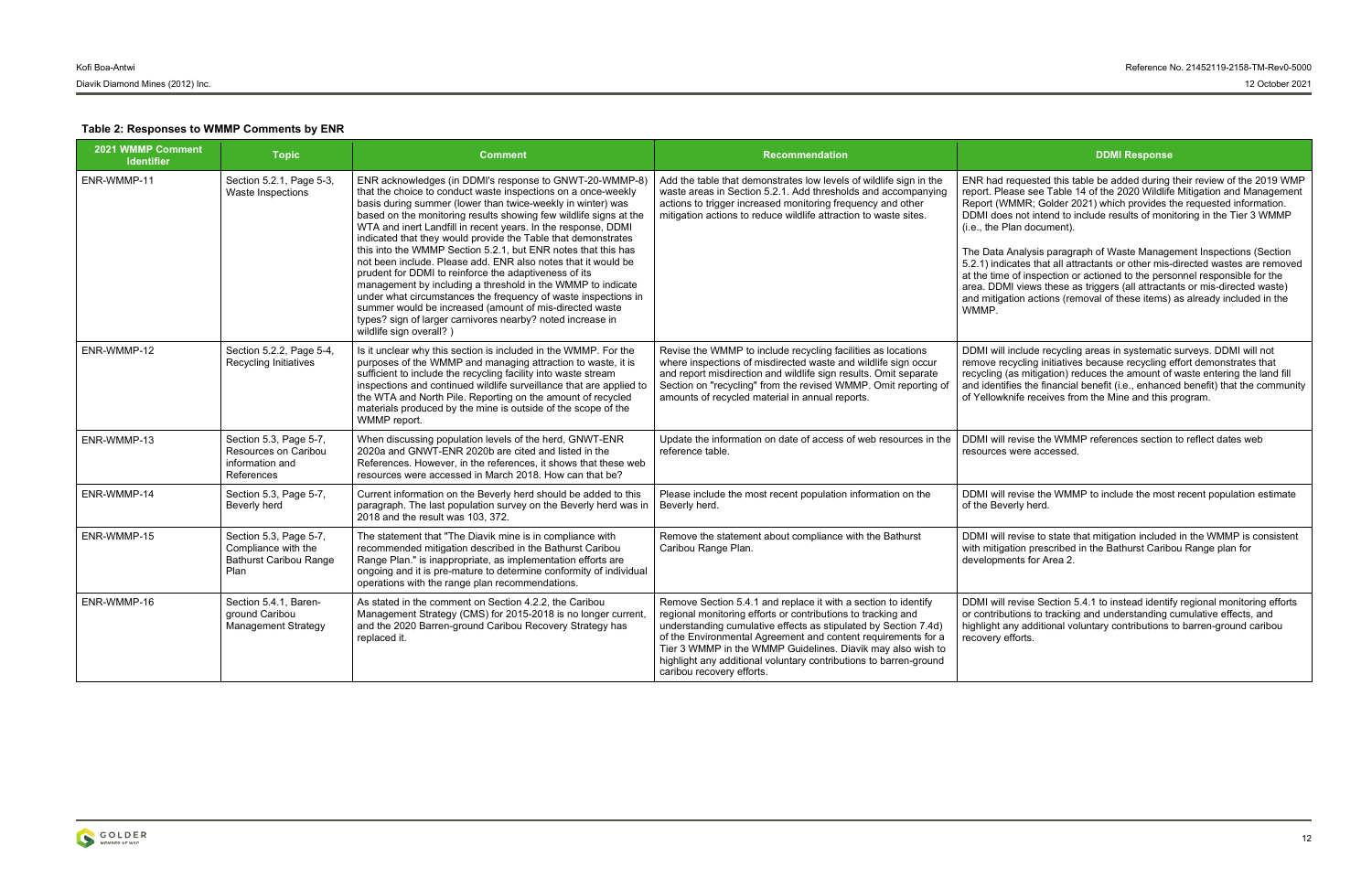agrees that Boulanger et al. (2021) demonstrate a ZOI around ne in some years. The results reflect the cumulative effect of the Diavik mines and the incremental effect of each mine cannot be I due to these mines being in close proximity to one another. Diavik cated on East Island, which is surrounded by deep water that void (Boulanger et al. 2012). DDMI will acknowledge the results of  $\cdot$  et al. (2012, 2021) and that there is uncertainty about ZOI effects e are now two studies (Golder 2020a; ERM 2021) that indicate ZOI Differing results should be viewed as healthy and often further science, rather than unquestioned acceptance of results. DDMI will analytical recommendations of the ZOI Technical Task Group. nent about past ZOI analyses is not relevant to whether the WMMP he requirements of the *NWT Wildlife Act* per WMMP guidelines 019) since ZOI analyses are not prescribed.

ency section reflects the frequency of data collection, which can be han frequency of analysis and reporting. GNWT (2019) only the frequency of reporting so the WMMP is consistent with the uidelines.

Tier 3 WMMP does not include an executive summary section. ment appears to reference the WMMR.

included behaviour monitoring for caribou in the Tier 3 WMMP. It  $s$  noted that the EER did not make predictions about caribou activities and that the predictions were an outcome of past wildlife q meetings (Handley 2010). At this time DDMI intends to continue caribou behaviour data (i.e., group scans) as done historically. ieves the behaviour data is important to evaluate a demographic age (i.e., energetics) associated with a mine-related change in istribution (i.e., a ZOI).

on mitigation would require mitigation data on the same temporal he collar movement paths. The mitigation data would also have to le enough to measurably influence collar movements. This type of vould be part of ZOI monitoring (Section 5.4.4 of the WMMP), and considered as exploratory.

ieves that the essence of "surveillance" monitoring is already in the WMMP. For example, monitoring of the Mine site is d by Incidental Observations (Section 5.4.2; Section 5.5.1; Section aste Management monitoring (Section 5.2) and Incident and monitoring (Section 5.3), which include various ways of monitoring and wildlife sign across the entire Mine site. The frequency of nitoring programs is provided in their corresponding sections. They m daily (Wildlife Incidents and Mortality Monitoring and Incidental ions) to twice-weekly (Waste Management Inspections).

| <b>2021 WMMP Comment</b><br><b>Identifier</b> | <b>Topic</b>                                          | <b>Comment</b>                                                                                                                                                                                                                                                                                                                                                                                                                                                                                                                                                                                                                                                                                                                                                                                                                                                                                                                                                                    | <b>Recommendation</b>                                                                                                                                                                                                                                                                                                                                                                                                                                                                                                                                                                                                                                                            | <b>DDMI Response</b>                                                                                                                                                                                                                                                                                                                                                                                                                                                                                                                                                                                                                                                                                                                                                                                                                                                                                      |
|-----------------------------------------------|-------------------------------------------------------|-----------------------------------------------------------------------------------------------------------------------------------------------------------------------------------------------------------------------------------------------------------------------------------------------------------------------------------------------------------------------------------------------------------------------------------------------------------------------------------------------------------------------------------------------------------------------------------------------------------------------------------------------------------------------------------------------------------------------------------------------------------------------------------------------------------------------------------------------------------------------------------------------------------------------------------------------------------------------------------|----------------------------------------------------------------------------------------------------------------------------------------------------------------------------------------------------------------------------------------------------------------------------------------------------------------------------------------------------------------------------------------------------------------------------------------------------------------------------------------------------------------------------------------------------------------------------------------------------------------------------------------------------------------------------------|-----------------------------------------------------------------------------------------------------------------------------------------------------------------------------------------------------------------------------------------------------------------------------------------------------------------------------------------------------------------------------------------------------------------------------------------------------------------------------------------------------------------------------------------------------------------------------------------------------------------------------------------------------------------------------------------------------------------------------------------------------------------------------------------------------------------------------------------------------------------------------------------------------------|
| ENR-WMMP-17                                   | Section 5.4.4, Zone of<br>Influence Monitoring        | Zones of influence have been detected in some years around the<br>Diavik mine (Boulanger et al 2021) using methods that account<br>for habitat variability around the mine. Reference to the analysis<br>completed in Golder 2020b is not considered by ENR to be an<br>analysis of ZOI in the strictest sense, and should not be<br>construed as such. DDMI is welcome to highlight salient results<br>of their analyses, however, it would be more correct to say that<br>their results were not consistent with the findings in the primary<br>literature that a ZOI does exist but varies temporally and<br>spatially. ENR acknowledges that DDMI stipulates that they will<br>continue to monitor ZOI using collar data, which is consistent<br>with discussions at the most recent mine wildlife monitoring<br>meetings, however, ENR recommends that methods used to<br>analyze those data be consistent with the recommendations in<br>the revised ZOI Guidance Document. | DDMI should revise the text in this section to acknowledge that<br>the results produced in Golder 2020b were not necessarily<br>consistent with published findings of temporally and spatially<br>variable ZOIs around the Ekati - Diavik complex in the primary<br>literature, and that their analysis was not actually a ZOI analysis<br>in the strictest sense. ENR recommends that methods used to<br>analyze those data be consistent with the recommendations in<br>the revised ZOI Guidance Document. DDMI's proposal for<br>frequency of analysis (at the end of 2022, once during closure<br>and once during post closure) should be moved to the frequency<br>section. | DDMI disagrees that Boulanger et al. (2021) de<br>Diavik mine in some years. The results reflect t<br>Ekati and Diavik mines and the incremental effe<br>measured due to these mines being in close pr<br>Mine is located on East Island, which is surrour<br>caribou avoid (Boulanger et al. 2012). DDMI wi<br>Boulanger et al. (2012, 2021) and that there is<br>since there are now two studies (Golder 2020a<br>absence. Differing results should be viewed as<br>push the science, rather than unquestioned aco<br>consider analytical recommendations of the ZC<br>Disagreement about past ZOI analyses is not re<br>satisfies the requirements of the NWT Wildlife /<br>(GNWT 2019) since ZOI analyses are not prese<br>The frequency section reflects the frequency of<br>different than frequency of analysis and reportin<br>reference the frequency of reporting so the WM<br>WMMP guidelines. |
| ENR-WMMP-18                                   | Section 5.4.5 - Behaviour:<br><b>Activity Budgets</b> | Despite stating in the Executive Summary that behaviour<br>monitoring is being discontinued, in this section, it appears that<br>DDMI is proposing to continue conducting behavioural group<br>scans in much the same way as before, despite frequent inability<br>to meet sample size requirements and the questionable utility of<br>the data given that coordination of behavioural studies with other<br>partners has been intermittent at best. While DDMI has<br>highlighted its contribution to ENR's collaring program for the<br>purchase of higher resolution geofencing collars (start of Section<br>5.4.5), it is unclear how DDMI intends to make use of the higher<br>resolution data in its analyses.                                                                                                                                                                                                                                                              | Clarify DDMI's approach to behaviour monitoring, in<br>consideration of the comment provided in the Executive<br>Summary. ENR recommends that more focused analyses of<br>individual movement pathways of caribou in proximity to the<br>mine(s) would be one way to investigate behaviour that might<br>provide insights for mitigation.                                                                                                                                                                                                                                                                                                                                        | The DDMI Tier 3 WMMP does not include an e<br>This comment appears to reference the WMMF<br>DDMI has included behaviour monitoring for ca<br>should be noted that the EER did not make pre<br>behaviour activities and that the predictions we<br>monitoring meetings (Handley 2010). At this tin<br>to collect caribou behaviour data (i.e., group sc<br>DDMI believes the behaviour data is important<br>effect linkage (i.e., energetics) associated with<br>caribou distribution (i.e., a ZOI).<br>To inform on mitigation would require mitigatior<br>scale as the collar movement paths. The mitiga<br>be variable enough to measurably influence co<br>analysis would be part of ZOI monitoring (Secti<br>should be considered as exploratory.                                                                                                                                                     |
| ENR-WMMP-19                                   | SOPs                                                  | ENR notes that the WMMP does not include a SOP for site<br>surveillance monitoring, which is a basic level of monitoring<br>required to identify wildlife onsite, prevent human-wildlife<br>conflicts, prevent injury to wildlife, and ensure mitigations are<br>effective. How will the need to increase alertness and potentially<br>apply mitigations be identified? Paragraph 95(2)(c) of the Wildlife<br>Act requires that a WMMP identify processes for monitoring<br>impacts and assessing whether mitigative measures are<br>effective.                                                                                                                                                                                                                                                                                                                                                                                                                                   | Include an SOP that details how, where and how often site<br>surveillance monitoring occurs.                                                                                                                                                                                                                                                                                                                                                                                                                                                                                                                                                                                     | DDMI believes that the essence of "surveillance<br>reflected in the WMMP. For example, monitorin<br>completed by Incidental Observations (Section<br>5.6.1), Waste Management monitoring (Sectior<br>Mortality monitoring (Section 5.3), which includ<br>of wildlife and wildlife sign across the entire Mir<br>these monitoring programs is provided in their<br>range from daily (Wildlife Incidents and Mortalit<br>Observations) to twice-weekly (Waste Manager                                                                                                                                                                                                                                                                                                                                                                                                                                       |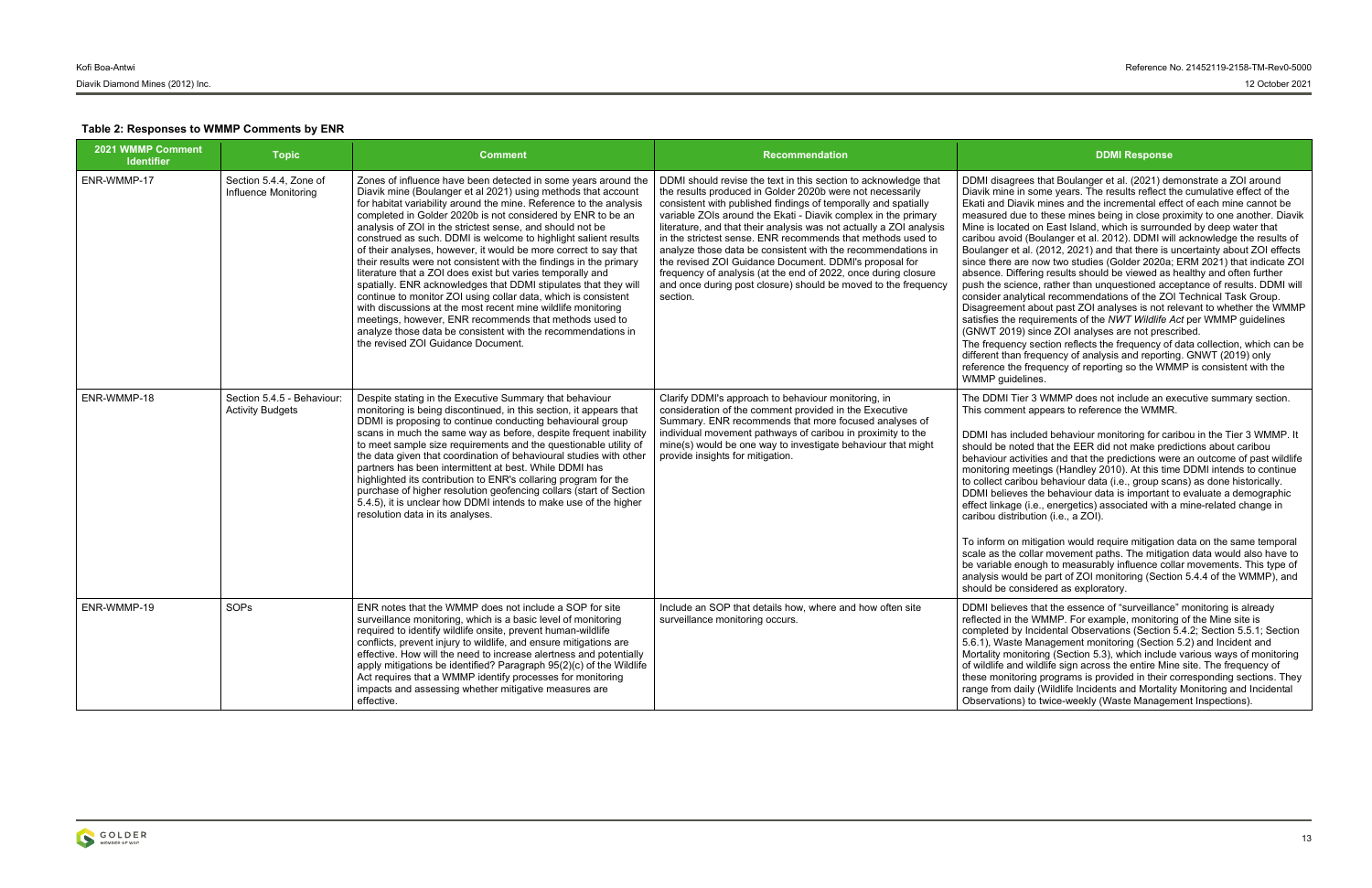implement a 500 m buffer or exclusion zone for blasting as per the and Use Guidelines for Northwest Territories Seismic Operations (GNWT-DoL 2015). Blasting activity at Diavik mine currently takes place 100 m below the surface within a 12 m deep charge hole. Overpressure l as noise) from blasting will be directed upward and not outward on would propagate through subsurface material such as rock and r to reaching the surface where caribou occur. Blasting activity also a low frequency and short duration and DDMI uses a stemming in boreholes to reduce noise and ground vibration potential during

evise Table 2.5-1 of the WMMP to include lesser yellowlegs, arrow, barn swallow, bank swallow, and associated mitigation and measures.

### **Table 2: Responses to WMMP Comments by ENR**

| 2021 WMMP Comment<br><b>Identifier</b> | <b>Topic</b>      | <b>Comment</b>                                                                                                                                                                                                                                                                                                                                                                                                                                                                                                                                                                                                                                         | <b>Recommendation</b>                                                                                                                                                                                                                                                        | <b>DDMI Response</b>                                                                                                                                                                                                                                                                                                                                                                                                                                                           |
|----------------------------------------|-------------------|--------------------------------------------------------------------------------------------------------------------------------------------------------------------------------------------------------------------------------------------------------------------------------------------------------------------------------------------------------------------------------------------------------------------------------------------------------------------------------------------------------------------------------------------------------------------------------------------------------------------------------------------------------|------------------------------------------------------------------------------------------------------------------------------------------------------------------------------------------------------------------------------------------------------------------------------|--------------------------------------------------------------------------------------------------------------------------------------------------------------------------------------------------------------------------------------------------------------------------------------------------------------------------------------------------------------------------------------------------------------------------------------------------------------------------------|
| ENR-WMMP-20                            | Blasting and MCCM | ENR notes that there is limited information regarding how caribou<br>are protected from sensory disturbance from blasting. No blast<br>exclusion zones have been identified, within which blasting would<br>be delaved if caribou were present. A 1-km buffer is deemed<br>appropriate in that it is an intermediate level between the 500 m<br>buffer recommendation in the Northern Land Use Guidelines for<br>Northwest Territories Seismic Operations, which were primarily<br>developed for forested environments and the 4km discussed<br>during regulatory processes for mines in more sensitive habitats<br>in Nunavut (calving, post-caving). | Include details on how DDMI reduces sensory disturbance and<br>increases the safety of caribou when blasting is occurring in the<br>section developed to address the need for thresholds, triggers<br>and tiered mitigation akin to Mobile Caribou Conservation<br>Measures. | DDMI will implement a 500 m buffer or exclusic<br>Northern Land Use Guidelines for Northwest To<br>(GNWT-DoL 2015). Blasting activity at Diavik n<br>m below the surface within a 12 m deep charge<br>(perceived as noise) from blasting will be direct<br>and vibration would propagate through subsurfa<br>water prior to reaching the surface where caribe<br>occurs at a low frequency and short duration are<br>technique in boreholes to reduce noise and gro<br>blasts. |

| 2021 WMMP Comment<br><b>Identifier</b> | <b>Topic</b>                                                                  | <b>Comment</b>                                                                                                                                                                                                                                                                                                                                                                                                                                                                                                                                                                                                                                                                                                                                    | <b>Recommendation</b>                                                                                                                                                                                                                                                                                                                                                                                                       | <b>DDMI Response</b>                                                                                                      |
|----------------------------------------|-------------------------------------------------------------------------------|---------------------------------------------------------------------------------------------------------------------------------------------------------------------------------------------------------------------------------------------------------------------------------------------------------------------------------------------------------------------------------------------------------------------------------------------------------------------------------------------------------------------------------------------------------------------------------------------------------------------------------------------------------------------------------------------------------------------------------------------------|-----------------------------------------------------------------------------------------------------------------------------------------------------------------------------------------------------------------------------------------------------------------------------------------------------------------------------------------------------------------------------------------------------------------------------|---------------------------------------------------------------------------------------------------------------------------|
| ECCC-WMMP-01                           | Species of Concern<br>Table 2.5-1 Species of<br>Concern at the Diavik<br>Mine | Table 2.5-1 should be updated to include lesser yellowlegs and<br>harris's sparrow, which have been observed on site in the past.<br>Lesser yellowlegs was recently assessed by the Committee on the<br>Status of Endangered Wildlife in Canada (COSEWIC) as<br>"Threatened" in November 2020.<br>Harris's sparrow was assessed by COSEWIC as "Special Concern" in<br>April 2017.<br>The Proponent should also include bank and barn swallow to Table<br>2.5-1. Barn swallow are regularly observed outside the reported<br>range, especially in areas with anthropogenic structures for nesting.<br>Bank swallow has recently been documented outside the reported<br>range, at a nearby diamond mine site – see related ECCC comments<br>below. | ECCC recommends that Table 2.5-1 be updated to include<br>lesser yellowlegs and harris's sparrow, including the mitigation<br>and monitoring measures to avoid or lessen effects of the<br>Project.<br>ECCC also recommends the inclusion of bank and barn<br>swallow to Table 2.5-1, including associated mitigation and<br>monitoring measures, in anticipation of the detection of these<br>species at the Project site. | DDMI will revise Table 2.5-1 of the WMMP to in<br>Harris's sparrow, barn swallow, bank swallow, a<br>monitoring measures. |

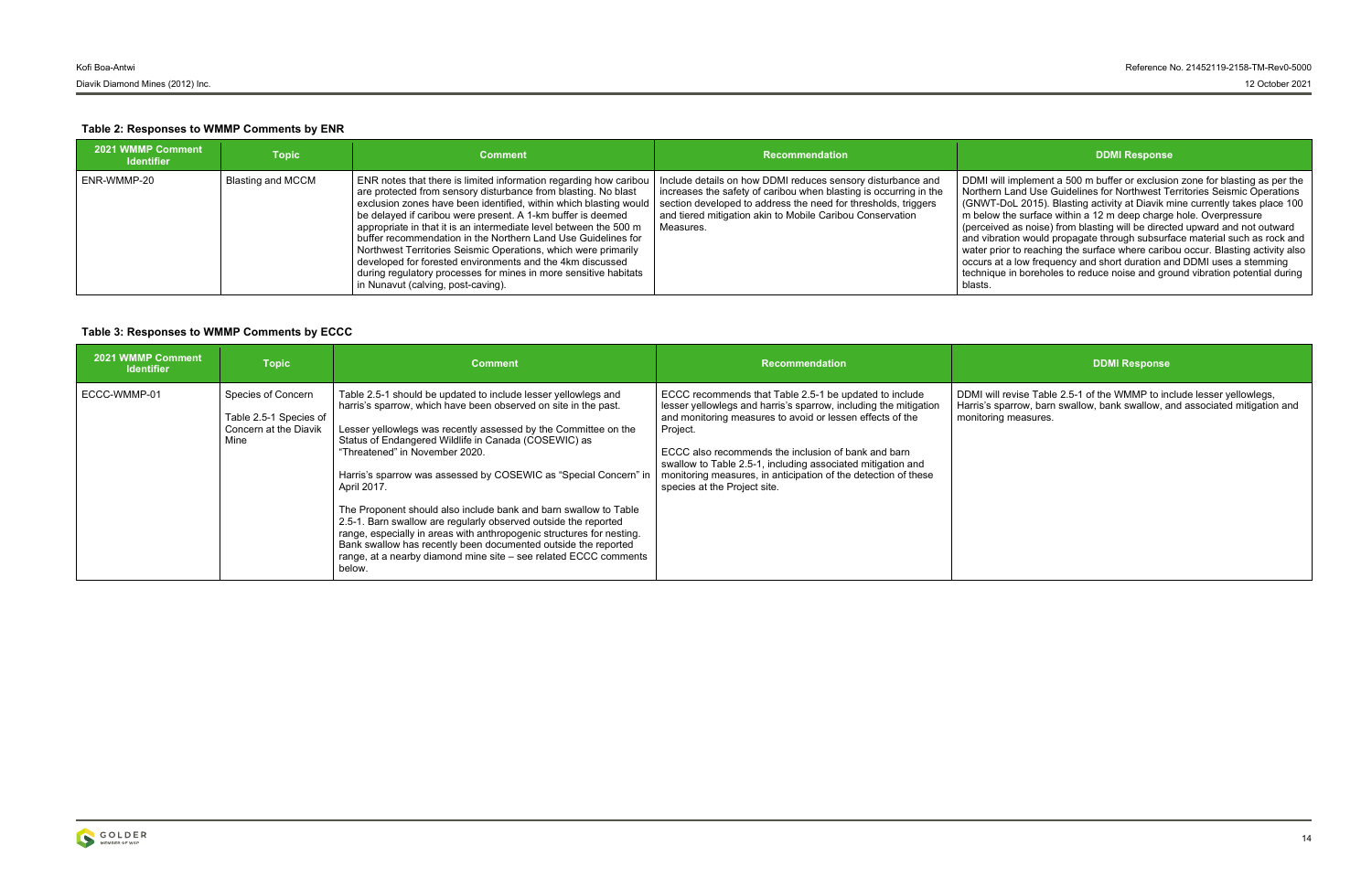### **Table 3: Responses to WMMP Comments by ECCC**

Bank swallow and barn swallow nesting evidence has not been detected on site. DDMI will inform staff of potential occurrence of these species and haviours as part of wildlife awareness training. The SOP for raptor monitoring will be expanded to include monitoring for the presence (and nesting activity) of migratory birds (e.g., bank and barn swallows during the general bird nesting period (early May – mid August) and surveys of Mine areas (e.g., mine-altered waters, stockpiles, waste rock piles, pits, buildings). If bank swallow or barn swallow are detected, they will be reported to ECCC's Wildlife Service as soon as possible.

apdate the annual distribution list to include ECCC.

| 2021 WMMP Comment<br><b>Identifier</b> | <b>Topic</b>                                                                                                             | <b>Comment</b>                                                                                                                                                                                                                                                                                                                                                                                                                                                                                                                                                                                                                                                                                                                                                                                                                                                                                                                                                                                                                                                                                                                                                                                                                                                                                                                                                                                                                                                                                                                                                                                                                                                                                                                                                                                                                                                                                                                                                                | <b>Recommendation</b>                                                                                                                                                                                                                                                                                                                                                                                                                                                                                                                                                                                                                                                                                                                                                                                                                         | <b>DDMI Response</b>                                                                                                                                                                                                                                                                                                                                                                                                                                                              |
|----------------------------------------|--------------------------------------------------------------------------------------------------------------------------|-------------------------------------------------------------------------------------------------------------------------------------------------------------------------------------------------------------------------------------------------------------------------------------------------------------------------------------------------------------------------------------------------------------------------------------------------------------------------------------------------------------------------------------------------------------------------------------------------------------------------------------------------------------------------------------------------------------------------------------------------------------------------------------------------------------------------------------------------------------------------------------------------------------------------------------------------------------------------------------------------------------------------------------------------------------------------------------------------------------------------------------------------------------------------------------------------------------------------------------------------------------------------------------------------------------------------------------------------------------------------------------------------------------------------------------------------------------------------------------------------------------------------------------------------------------------------------------------------------------------------------------------------------------------------------------------------------------------------------------------------------------------------------------------------------------------------------------------------------------------------------------------------------------------------------------------------------------------------------|-----------------------------------------------------------------------------------------------------------------------------------------------------------------------------------------------------------------------------------------------------------------------------------------------------------------------------------------------------------------------------------------------------------------------------------------------------------------------------------------------------------------------------------------------------------------------------------------------------------------------------------------------------------------------------------------------------------------------------------------------------------------------------------------------------------------------------------------------|-----------------------------------------------------------------------------------------------------------------------------------------------------------------------------------------------------------------------------------------------------------------------------------------------------------------------------------------------------------------------------------------------------------------------------------------------------------------------------------|
| ECCC-WMMP-02                           | Bank and Barn<br><b>Swallows</b><br>Section 5.9 Rare or<br><b>Uncommon Species</b>                                       | ECCC notes that an existing objective of the management and<br>monitoring program is to document trends in detection of rare or<br>uncommon species. ECCC is advising the Proponent that DDMI<br>Environment Staff should remain vigilant for the presence of bank and<br>barn swallows during all wildlife monitoring conducted during the<br>general bird nesting period (early May - mid August).<br>Both bank and barn swallow are listed as "Threatened" under the<br>Species at Risk Act since November 2017.<br>Although the Project is located outside the recognized breeding<br>ranges for both species, migratory birds can travel great distances<br>relatively easily. The Project might inadvertently attract bank and barn<br>swallows by creating suitable habitat. It is important to note that<br>ECCC was notified recently of a bank swallow colony (~53 burrows)<br>in the coarse processed kimberlite (CPK) waste rock pile at the<br>DeBeers Gahcho Kue mine, which is also located outside the<br>breeding range.<br>Bank and barn swallows have very specific habitat preferences.<br>Areas and structures at the Project site containing suitable attributes<br>or features should be targeted for regular site monitoring and<br>surveillance during the general bird nesting period (early May - mid<br>August).<br>All operational mine staff should also be made aware of the potential<br>occurrence of these species as part of the Project's general wildlife<br>awareness training and education. This could help ensure that<br>appropriate measures are put in place before any impact occurs.<br>ECCC refers the Proponent to the Species at Risk registry<br>(https://www.canada.ca/en/environment-climate-<br>change/services/species-risk-public-registry.html) for more general<br>information on these species, including habitat preferences,<br>residence descriptions and the proposed recovery strategy (bank<br>swallow only). | ECCC recommends that areas and structures at the Project<br>site containing suitable attributes or features attractive to bank<br>and barn swallows be regularly monitored (i.e. at least 2 times<br>per week) during the general bird nesting period (early May -<br>mid August) and that a methodology is developed and identified<br>within the WMMP in anticipation of the arrival of these species.<br>ECCC recommends that if bank and barn swallow are detected<br>they be reported to ECCC's Canadian Wildlife Service<br>(cwsnorth-scfnord@ec.gc.ca) as soon as possible to ensure<br>adequate mitigation and monitoring measures are put in place.<br>ECCC recommends that all mine staff be familiarized on the<br>potential occurrence of these species through the general<br>wildlife awareness training and education program. | Bank swallow and barn swallow nesting evidend<br>site. DDMI will inform staff of potential occurrent<br>nesting behaviours as part of wildlife awareness<br>monitoring will be expanded to include monitorin<br>nesting activity) of migratory birds (e.g., bank ar<br>general bird nesting period (early May - mid Au<br>areas (e.g., mine-altered waters, stockpiles, was<br>If bank swallow or barn swallow are detected, th<br>Canadian Wildlife Service as soon as possible. |
| ECCC-WMMP-03                           | <b>Distribution List</b><br>Section 2.2 Monitoring<br>Framework and<br><b>Adaptive Management</b><br>Section 7 Reporting | The Proponent states that "the annual report and meetings are ways<br>that DDMI will present the results of the monitoring program, and the<br>basis for communities and regulatory agencies to provide feedback<br>and direction" and "the annual monitoring report will be produced and<br>distributed to communities, EMAB, and government to provide<br>feedback."<br>ECCC has jurisdiction for wildlife under the Migratory Birds<br>Convention Act and federal Species at Risk Act but is not included on<br>DDMI's annual report distribution list.                                                                                                                                                                                                                                                                                                                                                                                                                                                                                                                                                                                                                                                                                                                                                                                                                                                                                                                                                                                                                                                                                                                                                                                                                                                                                                                                                                                                                    | ECCC recommends that the Proponent update their annual<br>distribution list to include ECCC.<br>Annual reports can be sent to ECCC at<br>EANorthNWT@ec.gc.ca                                                                                                                                                                                                                                                                                                                                                                                                                                                                                                                                                                                                                                                                                  | DDMI will update the annual distribution list to ir                                                                                                                                                                                                                                                                                                                                                                                                                               |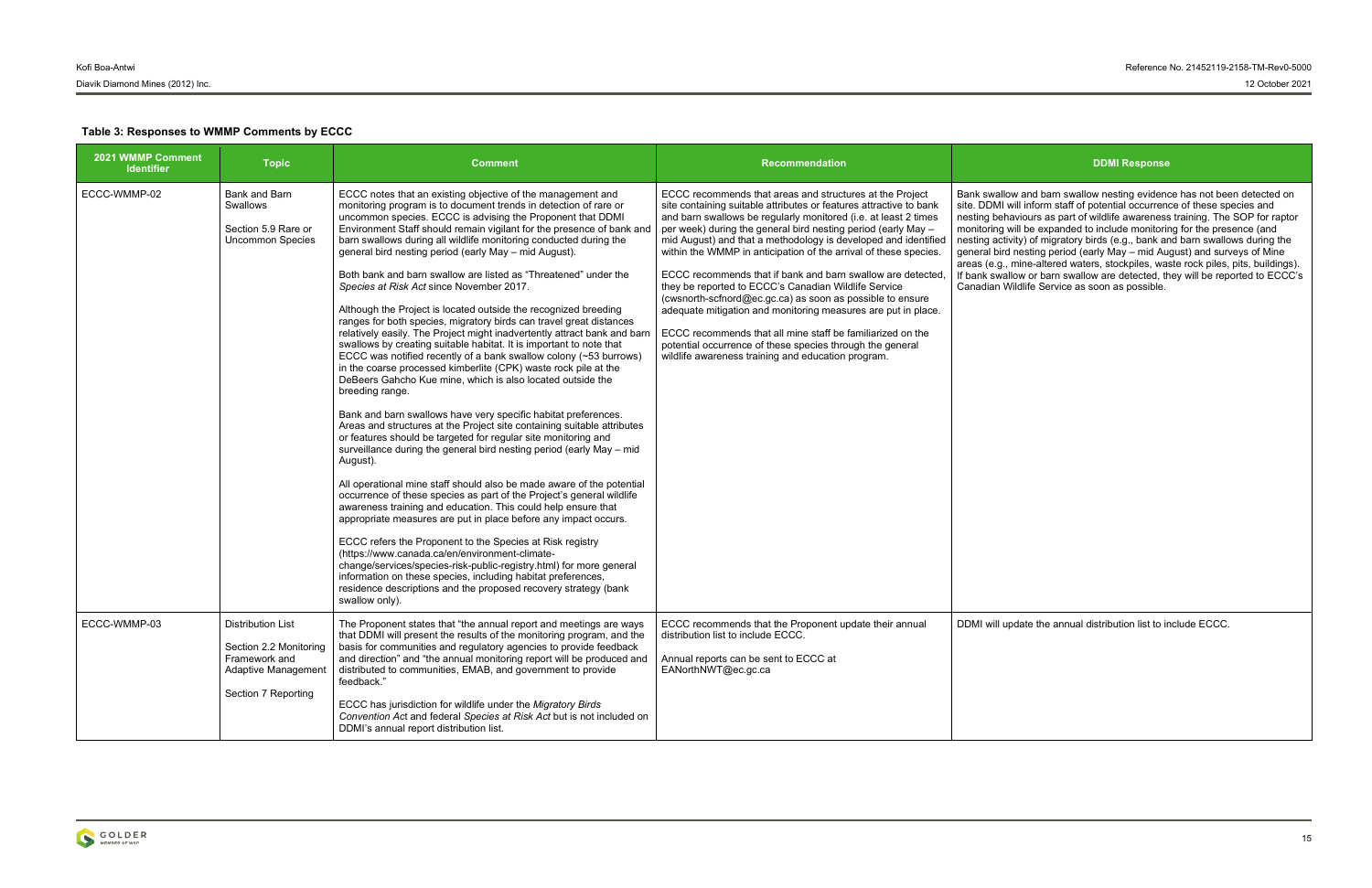evise the WMMP to include contact information in the event of dents and/or mortalities.

### **Table 3: Responses to WMMP Comments by ECCC**

DDMI will revise the WMMP to include nest monitoring and nest setback procedure if land clearing activities during the migratory bird breeding season voided.

| 2021 WMMP Comment<br><b>Identifier</b> | <b>Topic</b>                                                                                                                      | <b>Comment</b>                                                                                                                                                                                                                                                                                                                                                                                                                                                                                                                                                                                                                                                                                                                                                                                                                                                                                                                                                                                                                                                                                                                                                                                                                                                                                                                                                                                                       | Recommendation                                                                                                                                                                                                                                                                                                                                                                                                                                                                                                | <b>DDMI Response</b>                                                                                                       |
|----------------------------------------|-----------------------------------------------------------------------------------------------------------------------------------|----------------------------------------------------------------------------------------------------------------------------------------------------------------------------------------------------------------------------------------------------------------------------------------------------------------------------------------------------------------------------------------------------------------------------------------------------------------------------------------------------------------------------------------------------------------------------------------------------------------------------------------------------------------------------------------------------------------------------------------------------------------------------------------------------------------------------------------------------------------------------------------------------------------------------------------------------------------------------------------------------------------------------------------------------------------------------------------------------------------------------------------------------------------------------------------------------------------------------------------------------------------------------------------------------------------------------------------------------------------------------------------------------------------------|---------------------------------------------------------------------------------------------------------------------------------------------------------------------------------------------------------------------------------------------------------------------------------------------------------------------------------------------------------------------------------------------------------------------------------------------------------------------------------------------------------------|----------------------------------------------------------------------------------------------------------------------------|
| ECCC-WMMP-04                           | Reporting<br>Section 4.3.1 Direct<br>Mine-Related Mortality<br>and Injury<br>Section 5.3 Wildlife<br>Incidents and<br>Mortalities | The Proponent states that "site environmental technicians will<br>investigate all caribou and other wildlife incidents and mortalities,<br>report to government, and recommend follow-up".<br>The WMMP does not contain a section on who to contact to report<br>wildlife incidents and/or mortalities.                                                                                                                                                                                                                                                                                                                                                                                                                                                                                                                                                                                                                                                                                                                                                                                                                                                                                                                                                                                                                                                                                                              | ECCC recommends that a section identifying who to contact to<br>report wildlife incidents and/or mortalities be added to the<br>WMMP and reviewed periodically to ensure that the appropriate<br>contacts are reached directly and to reduce potential delays in<br>receiving advice.<br>ECCC's Canadian Wildlife Service and Wildlife Enforcement<br>can be contacted at cwsnorth-scfnord@ec.gc.ca and dalfnord-<br>wednorth@ec.gc.ca, respectively.                                                         | DDMI will revise the WMMP to include contact i<br>wildlife incidents and/or mortalities.                                   |
| ECCC-WMMP-05                           | <b>Migratory Birds</b><br>Section 4.3.1 Direct<br><b>Mine-Related Mortality</b><br>and Injury                                     | The Proponent states that "although Diavik Mine is at full<br>development, any additional land clearing will take place outside the<br>migratory bird breeding season. If this is not possible, nest surveys<br>will be completed and active nests avoided."<br>ECCC recognizes that the Proponent's need for additional land<br>clearing may be minimal at this stage of the Project's life and<br>acknowledges their intent to avoid the general bird nesting period, if<br>any vegetation clearing is needed. However, ECCC would like to<br>ensure that the Proponent is aware of the associated risks with "nest<br>surveys" and conditions under which these types of surveys may be<br>appropriate.<br>ECCC refers the Proponent to our guidance on how to avoid harm to<br>migratory birds (https://www.canada.ca/en/environment-climate-<br>change/services/avoiding-harm-migratory-birds.html) for more<br>information.                                                                                                                                                                                                                                                                                                                                                                                                                                                                                    | ECCC recommends that the Proponent carry out all phases of<br>the Project in a manner that protects migratory birds and avoids<br>harming, killing or disturbing migratory birds or destroying,<br>disturbing or taking their nests or eggs. In this regard, the<br>Proponent shall take into account ECCC's guidance on how to<br>avoid harm to migratory birds<br>(https://www.canada.ca/en/environment-climate-<br>change/services/avoiding-harm-migratory-birds.html) while<br>planning their activities. | DDMI will revise the WMMP to include nest more<br>procedure if land clearing activities during the m<br>cannot be avoided. |
| ECCC-WMMP-06                           | Site Monitoring<br>Table 2.5-1 Species of<br>Concern at the Diavik<br>Mine                                                        | "Site monitoring" is listed as a monitoring measure for all species in<br>Table 2.5-1. Standard Operating Procedures (SOPs) were developed<br>for caribou (ENVR-517-0912),<br>grizzly bear/wolverine (ENVI-914-0119), and peregrine falcon<br>(ENVI-897-0119 and ENVI-951-0319).<br>These SOPs describe in more detail the period when monitoring will<br>take place, the frequency of the monitoring, the areas the monitoring<br>will focus on, how the data will be collected/entered, and when the<br>Department of Environment and Natural Resources will be contacted.<br>ECCC notes that details and/or SOPs of the "site monitoring" relevant<br>to red-necked phalarope, rusty blackbird, short-eared owl are absent<br>from the WMMP.<br>Given potential monitoring similarities between these species<br>(i.e., monitoring period, frequency, methods and data collection), a<br>new simplified SOP could be developed for all migratory birds that<br>also highlights project components most likely to interact with bird<br>species of concern based on their habitat preferences<br>(e.g., mine-altered waters, stockpiles, waste rock piles, pits, buildings,<br>etc.). Development of a migratory bird specific SOP would have the<br>added benefit of fewer required adjustments to the WMMP, as bird<br>species are assessed by COSEWIC or listed under the Species at<br>Risk Act in the future. | ECCC recommends that details of site monitoring be provided<br>or developed as an SOP in the WMMP for all other species of<br>concern, including those recommended by ECCC for addition<br>to Table 2.5-1. Site monitoring results should also be provided<br>in the annual WMMP reports.                                                                                                                                                                                                                     | Please see response ECCC-WMMP-02.                                                                                          |

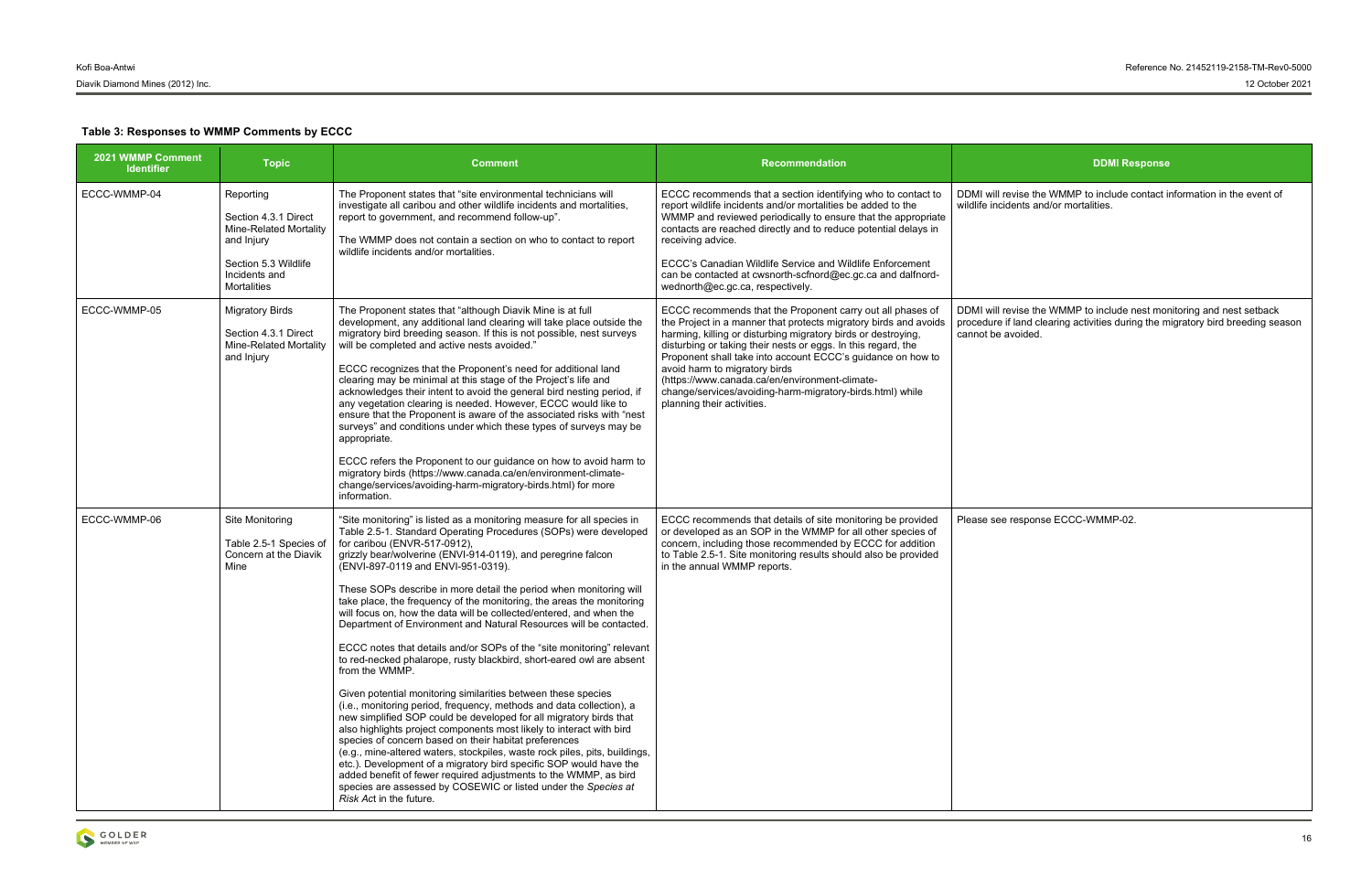discuss future opportunities to participate in PRISM with ECCC.

| 2021 WMMP Comment<br><b>Identifier</b> | <b>Topic</b>                            | <b>Comment</b>                                                                                                                                                                                                                                                                                                                                                                                                                                                                                                                                                                                                                                                                                                                                                                                                                                                                                                                                                                                                                                                                                                            | <b>Recommendation</b>                                                                                                                                                                                                                                                                                                                    | <b>DDMI Response</b>                               |
|----------------------------------------|-----------------------------------------|---------------------------------------------------------------------------------------------------------------------------------------------------------------------------------------------------------------------------------------------------------------------------------------------------------------------------------------------------------------------------------------------------------------------------------------------------------------------------------------------------------------------------------------------------------------------------------------------------------------------------------------------------------------------------------------------------------------------------------------------------------------------------------------------------------------------------------------------------------------------------------------------------------------------------------------------------------------------------------------------------------------------------------------------------------------------------------------------------------------------------|------------------------------------------------------------------------------------------------------------------------------------------------------------------------------------------------------------------------------------------------------------------------------------------------------------------------------------------|----------------------------------------------------|
| ECCC-WMMP-07                           | <b>Cumulative Effects</b><br>Monitoring | ECCC notes that one of the global objectives of the WMMP is to<br>contribute to the understanding and managing of cumulative effects<br>that can be shared across the Northwest Territories (NWT) mining<br>sector and that an overall objective of the monitoring includes<br>contributing to the assessment and management of regional<br>cumulative effects.<br>ECCC has encouraged the Proponent to participate in the Arctic<br>Program for Regional and International Shorebird Monitoring (PRISM)<br>program in the past. ECCC collaborates with 12 industry partners on<br>the Arctic PRISM program in the NWT and Nunavut (NU), including<br>nearby Gahcho Kue, to collect data that can be used to inform<br>cumulative impacts on arctic nesting birds and which could be shared<br>across the NWT and NU mining sector.<br>Implementing the standardized protocols of the Arctic PRISM<br>program can result in the added benefit of having experienced bird<br>biologists regularly onsite to aid in the detection of bird species of<br>concern – see ECCC's previous comment on bank and barn<br>swallows. | ECCC recommends the Proponent consider participating in the<br>Arctic PRISM program to contribute to data collection on<br>cumulative effects monitoring that could inform the larger<br>mining sector. Implementing this program could also meet<br>objectives for detection of bird species at risk at the Project site<br>and nearby. | DDMI will discuss future opportunities to particip |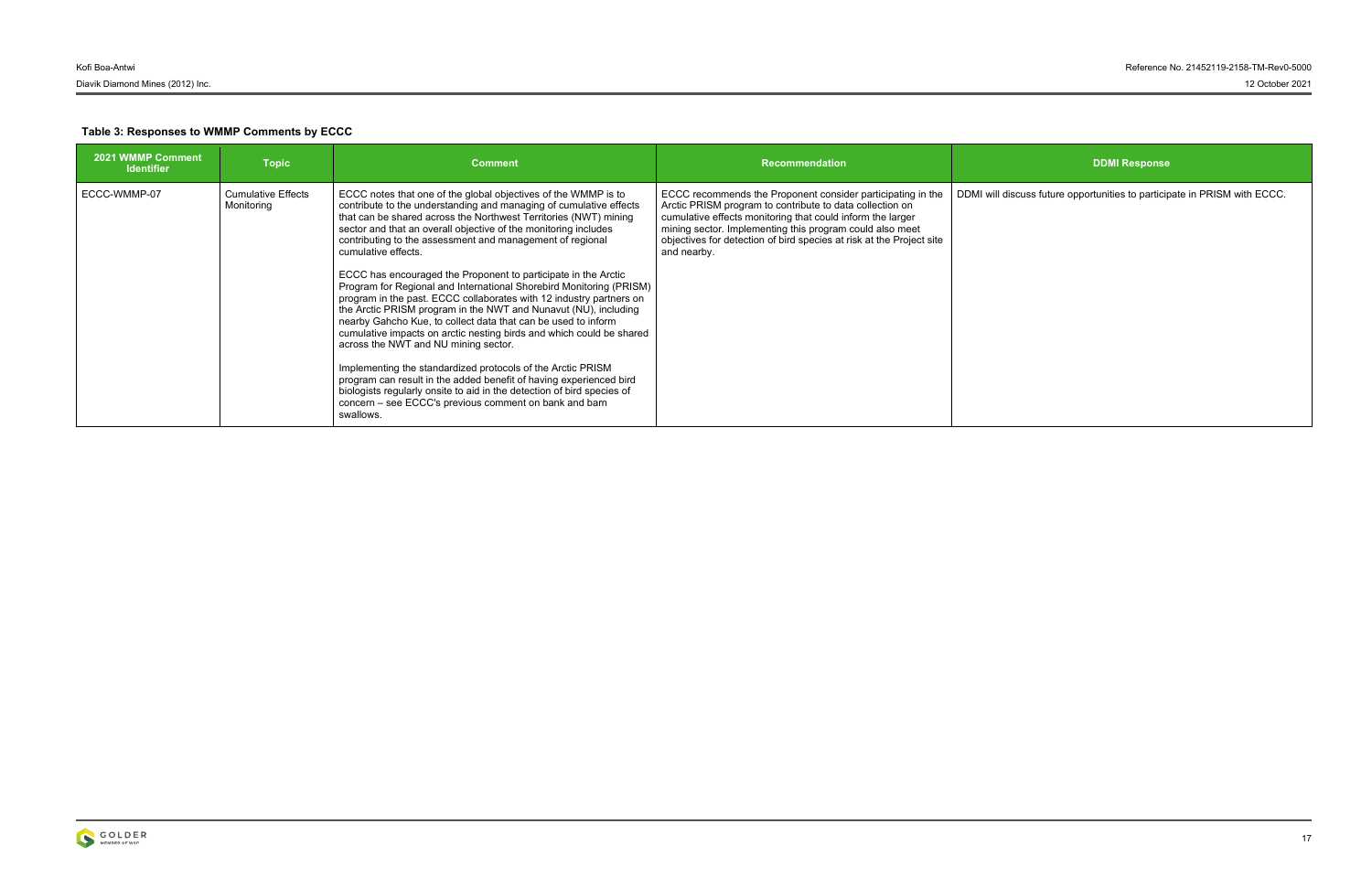# **CLOSURE**

The reader is referred to the Study Limitations section, which follows the text and forms an integral part of this memorandum.

We trust the above meets your present requirements. If you have any questions or requirements, please contact the undersianed.

### **Golder Associates Ltd.**

 $2a$   $l(x)$   $C$  =

Dan Coulton, Ph.D., R.P.Bio. Senior Wildlife Biologist

### DWC/CDM/JAVar/jc/ah

John Virgl, Ph.D. Principal, Senior Ecologist

https://golderassociates.sharepoint.com/sites/140080/project files/6 deliverables/issued/2158-tm-rev0-5000-responses to wmmp comments/21452119-2158-tm-rev0-5000-responses to comments on wmmp 12oct\_21.docx

### **Disclaimer**

This report was prepared solely and exclusively for Diavik Diamond Mines (2012) Inc. and can only be used and relied upon, in its entirety, by Diavik Diamond Mines (2012) Inc. The report is being submitted electronically in accordance with Mackenzie Valley Land and Water Board's (MVLWB) preferred submission protocol, in the unsecured ADOBE pdf format stipulated in the submission standards issued by MVLWB. The report is provided "as is", without warranty of any kind either expressed or implied. Only the original, signed and stamped report is considered true and final. Any reuse, alteration, extraction, edit, or reproduction of this report will be at the sole risk and responsibility of the user, without any liability or legal exposure to Golder Associates Ltd., its affiliates, and their respective directors, officers, employees, agents, consultants, and sub contractors.

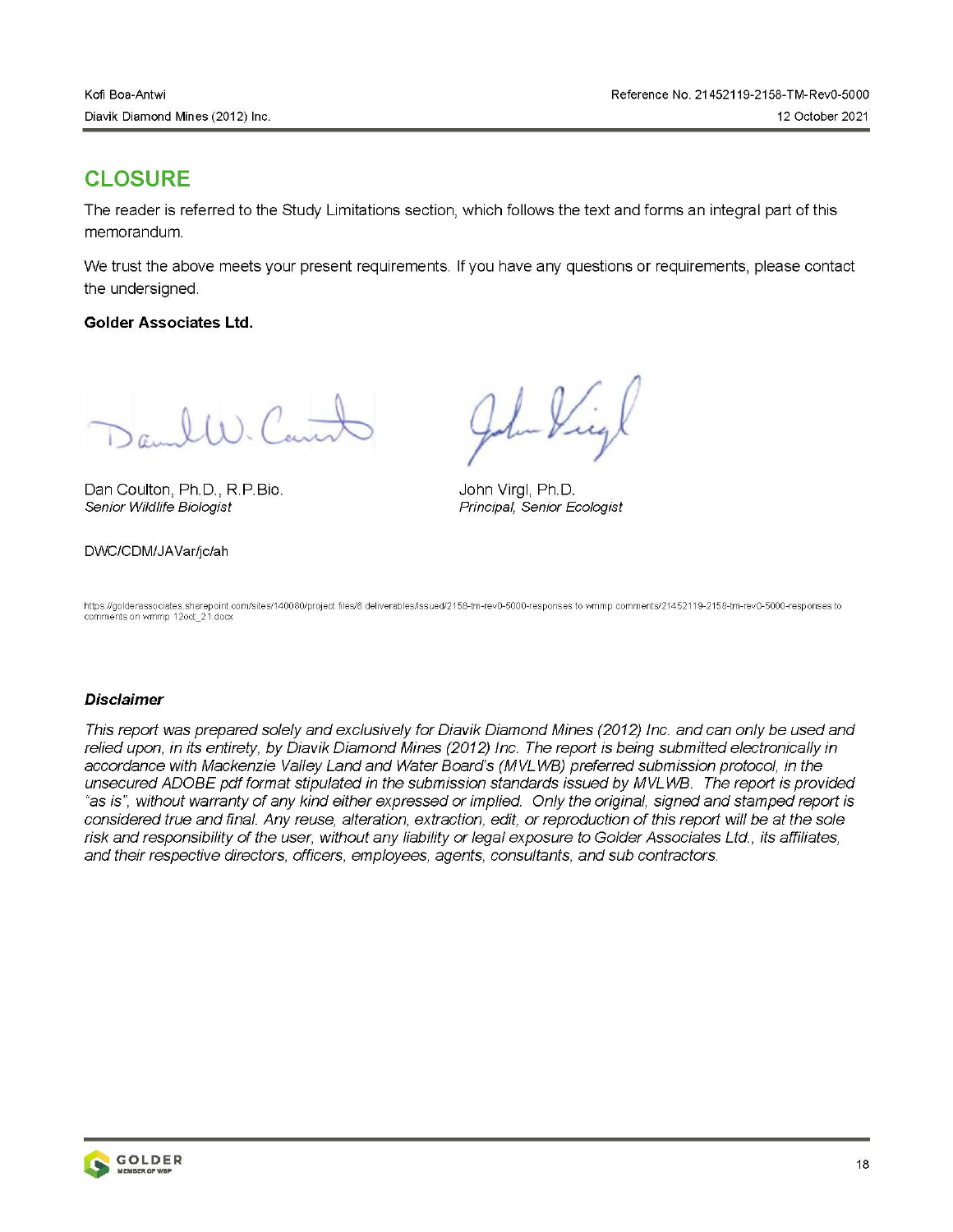# **REFERENCES**

- Boulanger J, Poole KG, Gunn A, Wierzchowski J. 2012. Estimating the zone of influence of industrial developments on wildlife: a migratory caribou and diamond mine case study. Wildlife Biology 18:164-179.
- Boulanger J, Poole KG, Gunn A, Wierzchowski J. 2021. Estimation of trends in zone of influence of mine sites on barren-ground caribou populations in the Northwest Territories, Canada, using new methods. Wildlife Biology wlb.00719. doi: 10.2981/wlb.00719.
- Bradshaw CJ, Boutin S, Hebert DM. 1997. Effects of petroleum exploration on woodland caribou in northeastern Alberta. The Journal of wildlife management 61(4): 1127-1133.
- Clark TD, Raby GD, Roche GD, Binning SA, Speers-Roesch B, Jutfelt F, Sundin J. 2020. Ocean acidification does not impair the behaviour of coral reef fishes. Nature 577:370-375.
- DDMI. 1998. Environmental Effects Report, Wildlife. Yellowknife, NWT.
- Environmental Resource Management (ERM). 2021. Accounting for Habitat Distribution in Caribou Zone of Influence: A New Estimation using Generalized Additive Mixed Modelling Methods. Presented by G. Sharam, L. Ainsworth at the Diamond Mine Wildlife Monitoring Meeting, February 2012. Yellowknife, NWT.
- GNWT-DoL (Government of Northwest Territories Department of Lands). 2015. Northern Land Use Guidelines Northwest Territories Seismic Operations. 48 p.
- GNWT-ZOITTG (Government of the Northwest Territories-Zone of Influence Technical Task Committee). 2015. Guidance for monitoring the zone of influence (ZOI) of anthropogenic disturbance on barren-ground caribou. Prepared by the Government of the Northwest Territories for the Zone of Influence Technical Task Committee. Yellowknife, NWT.
- GNWT-ENR. 2019. Wildlife management and monitoring plan (WMMP) process and content guidelines. Yellowknife, NWT, Canada.
- GNWT. 2021. Meeting Report. Diamond Mine Wildlife Monitoring Meeting. February 2 & 3, 2021. 22 p.
- Golder (Golder Associates Ltd.). 2017. Analysis of environmental effects from the Diavik Diamond Mine on wildlife in the Lac de Gras Region. Prepared for Diavik Diamond Mines Inc. Yellowknife, NT: Golder Associates Ltd.
- Golder. 2019. Diavik Diamond Mine 2018 Wildlife Monitoring Report. Prepared for Diavik Diamond Mines (2012) Inc. by Golder Associates Ltd. Vancouver, BC: Golder Associates Ltd.
- Golder. 2020a. Diavik Diamond Mines 2019 Wildlife Monitoring Report. Prepared for Diavik Diamond Mines (2012) Inc. By Golder Associates Ltd. Vancouver, BC: Golder Associates Ltd.
- Golder. 2020b. Response to EMAB Recommendations for the 2020 WMMP. Prepared for Diavik Diamond Mines (2012) Inc. By Golder Associates Ltd. Vancouver, BC: Golder Associates Ltd.
- Golder. 2021. Diavik Diamond Mine: 2020 Wildlife Management and Monitoring Report. Prepared for Diavik Diamond Mines (2012) Inc. by Golder Associates Ltd. Vancouver, BC.

Handley, J. 2010. Diamond Mine Wildlife Monitoring Workshop Report. Yellowknife, NT.



19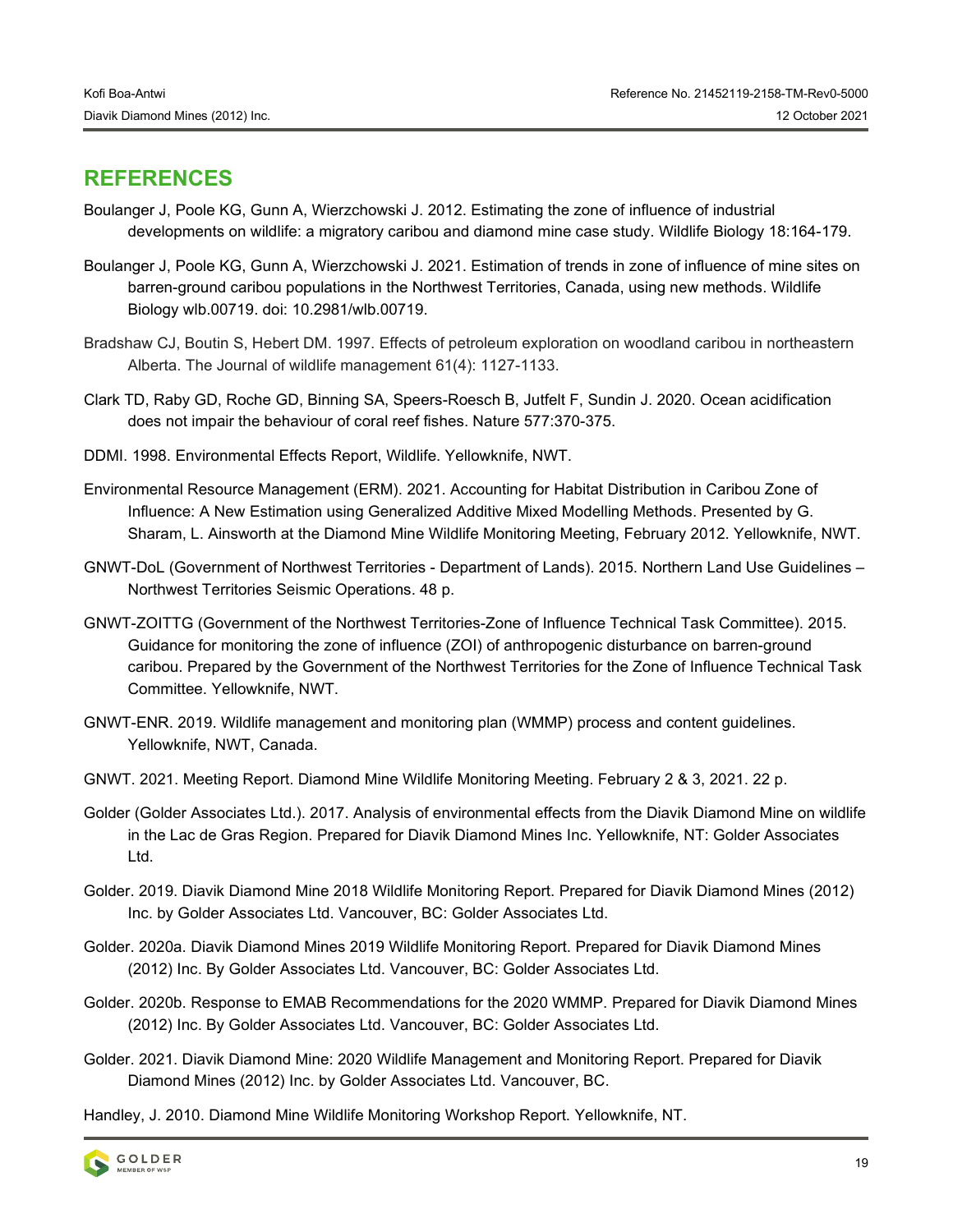- Joly K, Nellemann C, Ingunn V. 2006. A Reevaluation of caribou distribution near an oilfield road on Alaska's North Slope. Wildlife Society Bulletin 34:866-869.
- Species at Risk Committee. 2014. Species status report for wolverine (*Gulo gulo*) in the Northwest Territories. Yellowknife, NT: Species at Risk Committee.
- Wehausen JD. 1984. Comment "On bighorn as relicts: Further considerations. Wildlife Society Bulletin 12:82-85.
- Wiens TS, Dale BC, Boyce MS, Kershaw GP. 2008. Three way k-fold cross-validation of resource selection Functions. Ecological Modelling 212:244-255.